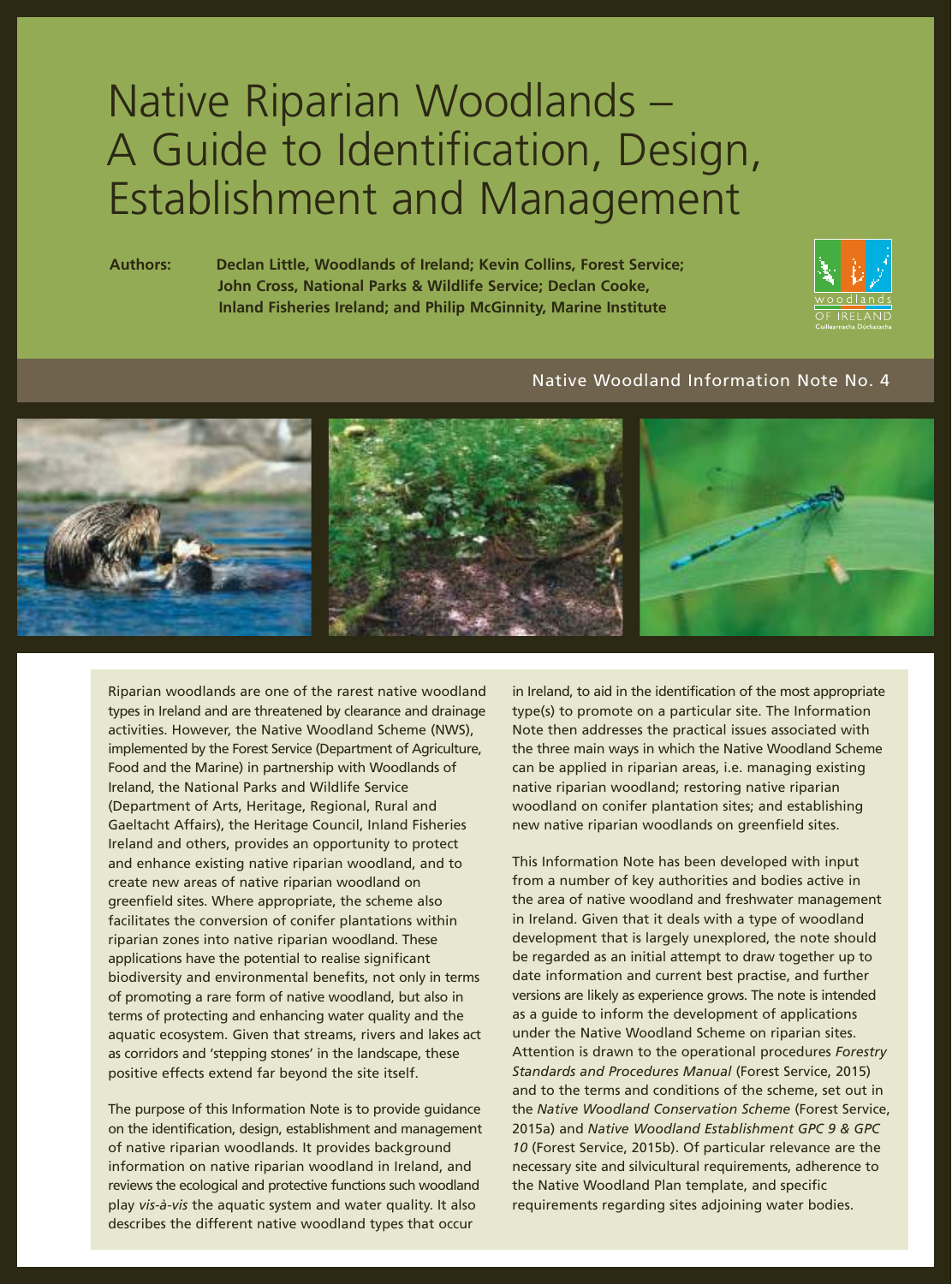

# INTRODUCTION

Well-managed native riparian woodlands play an important part in conserving and expanding woodland biodiversity, in addition to providing habitats essential to the lifecycle of freshwater organisms. The term 'riparian woodland' is interchangeable with 'alluvial woodland', which is defined as 'woodland that is subject to periodic flooding by a stream, river or lake, even at irregular and infrequent intervals but for long enough periods to determine the vegetation. The water may originate directly from the water body or from the rising water table. The soil will be principally alluvium'.

The protective function of native riparian woodland is particularly relevant to water quality, which also affects instream biodiversity value. Their value for nature conservation, landscape enhancement and recreation are exceptional. Most importantly, they are often the only woodlands remaining in some landscapes, and therefore, the last refuge for woodland species. They provide a vital conduit for the transfer of nutrients between terrestrial and aquatic ecosystems and play a vital role in capturing nutrients and silt which run off from adjacent lands.

## **An overview of the history of native riparian woodlands in Ireland**

Woodlands comprising native species dominated the Irish landscape for over 5,000 years after the last glaciation. Their subsequent decline was primarily due to clearance for settlement and agriculture – see NWS Information Note No. 2: *A History of Woodland Management in Ireland: An Overview*  (Woodlands of Ireland, 2007a). It is almost certain that most of the woodlands remaining by the 18<sup>th</sup> century were generally situated in outlying inaccessible areas, in private estates and along river valleys, particularly in southern and western regions (McCracken, 1971; Rackham, 1995). Recent figures (Perrin *et al.*, 2008) indicate that only *c.*1.1%

**Fig. 1: A view of the riparian woodland at Durrow, Co. Laois, adjacent the Erkina River. This woodland is one of the largest remaining alluvial woodlands in Ireland. It is currently managed by Coillte under the EU LIFE 05 project. Under Annex 1 of the EU Habitats Directive, this site is given 'priority' status. Note that access is maintained on one bank, particularly for angling.**



of Irish woodlands is indigenous in nature and that many are mixed with introduced tree and shrub species. Increased mechanisation and drainage in more recent times has allowed for the clearance of woodland in difficult terrain, especially along river valleys. Arterial drainage schemes undertaken principally between the 1950s and 1970s have altered and reduced riparian woodlands (Environmental Protection Agency, 1996). These activities have also tended to eliminate connectivity between aquatic and terrestrial ecosystems, thereby greatly reducing the natural interaction between river channels and their floodplains. Indeed, in most of Ireland's river catchments, the aquatic zone has effectively been removed from the floodplain as a result of drainage schemes.

In some areas, afforestation with coniferous plantations has also impacted negatively on native riparian woodlands and the aquatic ecosystem, particularly where planting was carried out up to the water's edge (Hickie, 1997; Heritage Council, 1999; McGarrigle & Cleneghan, 2004). In such cases, excessive shade coupled with siltation during ground preparation and harvesting undoubtedly had negative impacts on the aquatic system. It is also

likely that some native riparian woodland fragments were converted to conifer plantations. As a result of all these factors, there are very few extensive natural riparian woodlands extant in Ireland, and most of those that remain are fragmented and are much reduced in area.

### **Current Policy: The Native Woodland Scheme (NWS)**

Introduced in late 2001 by the Forest Service, NWS is a grant package that provides funding to restore existing native woodland and to establish new native woodland on a range of sites, including those adjacent to waterbodies such as streams, rivers and lakes. On such sites, the scheme provides a mechanism to address the dual purpose of conserving and expanding native riparian woodland, *and* protecting and enhancing the adjacent aquatic habitat and water quality. The NWS also encourages appropriate wood production as a secondary objective where compatible with biodiversity, using 'closeto-nature' continuous cover silvicultural systems that take into account the sensitivities of the existing habitats and soils.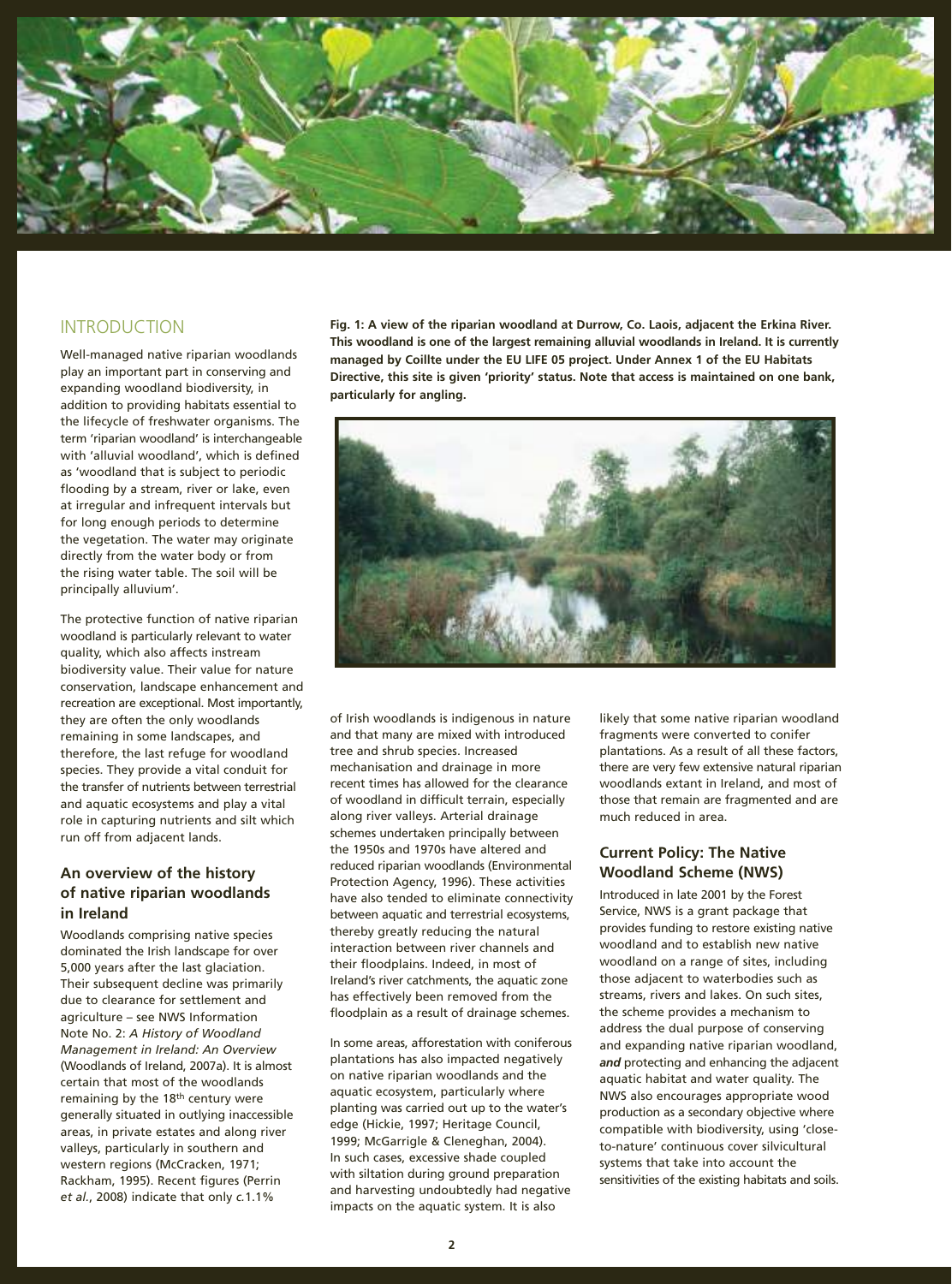

There are two elements of the NWS – full details contained in *Native Woodland Conservation Scheme* (Forest Service, 2015a) and *Native Woodland Establishment GPC 9 & GPC 10* (Forest Service, 2015b), both relevant within the context of native riparian woodlands. Element 1: Conservation provides funding for the protection and enhancement of *existing* native woodland and also, in certain circumstances, the conversion from non-native woodland (e.g. conifer forest) to native woodland. Element 2: Establishment provides funding for the establishment of *new* native woodland on *greenfield* sites, including those adjacent to water bodies.

The extent of Ireland's freshwater aquatic resource is substantial, with an estimated 16,000 km of main river channel and 16,000 km of tributaries and streams. There are also some 5,000 lakes totalling approximately 200,000 hectares. In addition, there is *c.*7,000 ha of conifer plantation forestry directly adjoining water bodies along the western seaboard, a portion of which is suitable for transformation into native riparian woodland. Currently, native woodland is not a dominant feature of these ecosystems, indeed a large proportion of Ireland's rivers and lakes have very little native riparian woodland cover. It is therefore apparent that there is considerable potential for using the NWS to improve the current situation. In addition, the National Native Woodland Survey (Perrin *et al.*, 2008) will enable the strategic targeting of the NWS in riparian areas. This would also enable Ireland to address current policy requirements under the EU Habitats Directive which requires Member States 'to take measures to maintain or restore natural habitats and wild species at a favourable conservation status, introducing robust protection for those habitats and species of European importance (Council Directive 92/43/EEC of 21 May 1992 on the conservation of natural habitats and of wild fauna and flora).

**Fig. 2: Schematic cross-section through the entire floodplain vegetation sequence adjoining a river. The alderwood can equally occur in the same location as the willow woodland. (Adapted from Ellenberg, 1996).**



**Note:** The NWS is *not* applicable to non-wooded habitats such as marsh, peatland, herb-rich grassland, etc., which are of considerable biodiversity interest. Important non-wooded habitats can be included in NWS projects as part of the 20% Areas for Biodiversity Enhancement allowance. See *Land Types for Afforestation* (Forest Service, 2016a) which must be adhered to with reference to site suitability criteria.

# THE RIPARIAN ZONE AND THE AQUATIC BUFFER ZONE – DEFINITIONS

For the purposes of this Information Note, a broad, functional definition of the riparian zone is used, i.e. 'Any land which adjoins, directly influences, or is influenced by a body of water' (Land & Water Resources Research & Development Corporation, 1998). Using this definition as the basis, the riparian zone includes:

- **•** the land immediately alongside small streams and rivers, including the riverbank itself;
- **•** gullies and depressions that sometimes run with surface water or are filled

by groundwater influenced by nearby rivers or lakes;

- **•** areas surrounding lakes; and
- **•** wetlands on river floodplains that interact with the river in times of flood.

The riparian zone is therefore a discrete ecological and geographical entity (Fig. 2). Effectively, the riparian zone is the point of contact between the land (i.e. the terrestrial ecosystem) and the freshwater body (i.e. the aquatic ecosystem), and can be represented by a gradual or abrupt change from land to water. For the purposes of this Information Note an aquatic zone is defined as 'a permanent or seasonal river, stream or lake shown on an Ordnance Survey 6 inch map' (Forest Service, 2000a).

Riparian soils are subject to periods of saturation. In the context of woodland ecosystems, the time, duration, depth and periodicity of flooding are all important controlling factors. In addition, seepage areas within floodplains maintain a high water table locally, even when the river is not in flood. In the case of lakes, the riparian zone includes the lake margin up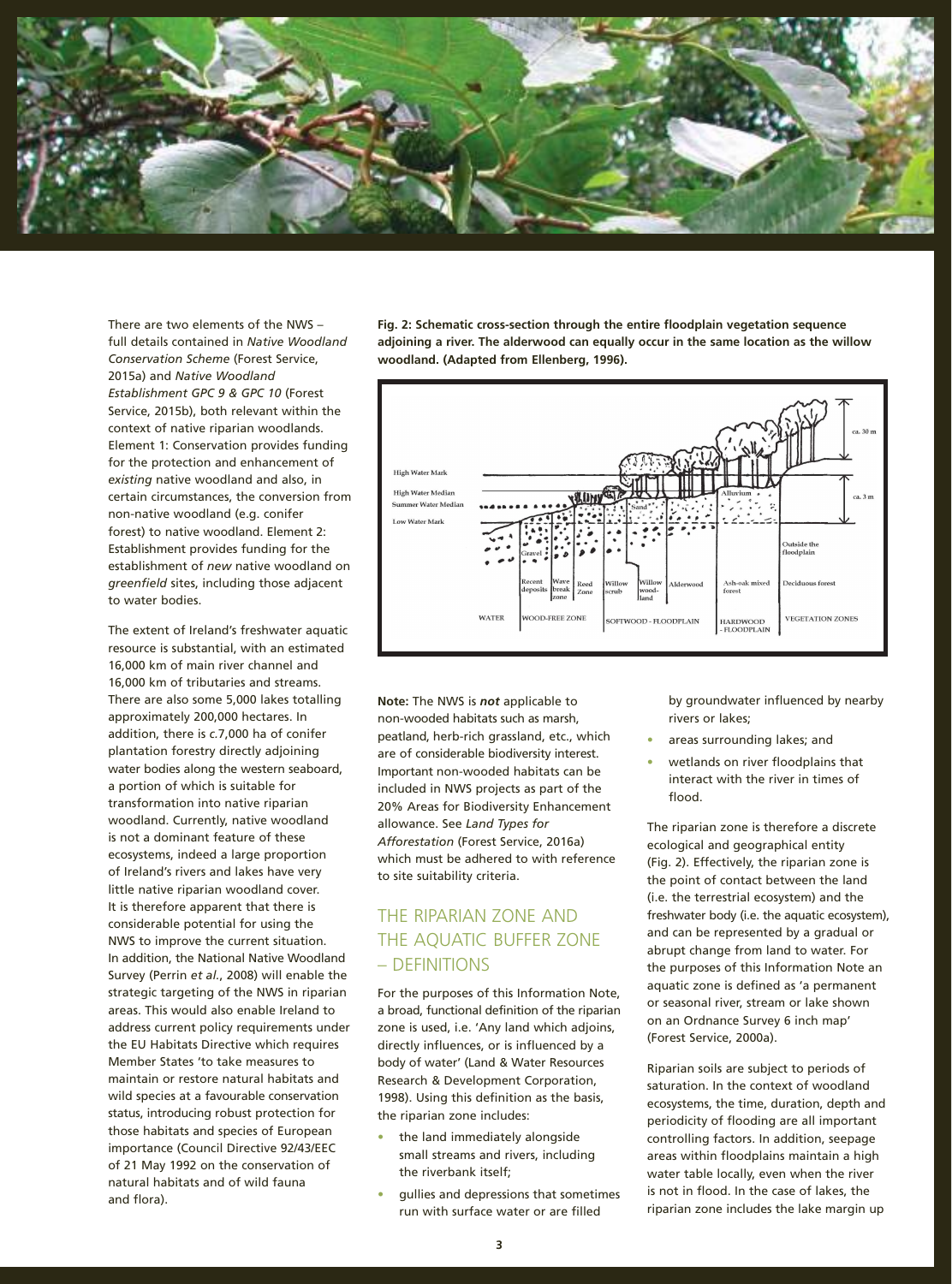

to the high-flood watermark. Although unaffected by floodwaters, the margin of a spring-fed lake (such as those located in the drumlin belts on heavy-textured soils) can also be regarded as a riparian zone, as it may have, or can support, important wet woodland communities.

For practical woodland management purposes, the riparian zone can be divided further according to habitat protection and wood production objectives. The area targeted for habitat protection is defined in the *Forestry and Water Quality Guidelines* as the Aquatic Buffer Zone (ABZ), where management inputs are largely limited to operations designed to encourage natural habitat development (Forest Service, 2000a). The definition of the ABZ is '…an area adjacent to an aquatic zone [i.e. waterbody] and managed for the protection of water quality and aquatic ecosystems'. The width of the ABZ varies between 10 and 25 m, depending on the slope of the adjacent terrain, and soil erodability (Forest Service, 2000a). Despite their title, adherence to these 'guidelines' are in fact mandatory to all grant-aided projects and all licensed activities.

On many sites, the riparian zone will actually extend beyond the required ABZ. Outside the ABZ, there is a clear potential for wood production, using 'close-to-nature' silvicultural systems that retain a continuous canopy cover. The NWS is flexible enough to accommodate alternative objectives within the same site.

# ECOLOGICAL AND PROTECTION FUNCTIONS OF NATIVE RIPARIAN WOODLAND

Native riparian woodlands fulfil a number of key ecological and protection functions, which justify their conservation, enhancement and expansion. These functions are described in detail in the following sections.

#### **Ecological functions**

#### **Woodland biodiversity**

Native riparian woodlands are biodiversity 'hotspots' and are often the only refuge for specific communities of flora and fauna of high conservation value. These refuges act as a primary source for the expansion of threatened species into other areas. Water is a powerful dispersal agent and assists colonisation: some species, such as common alder *(Alnus glutinosa)*, are adapted to water-borne dispersal. The creation of riparian woodlands results in an increase in flora and fauna associated with this ecosystem.

#### **Instream biodiversity**

Overhanging vegetation creates niches and supplies invertebrates and leaf-litter into the aquatic zone (i.e. stream, river, lake). This provides a vital food source for aquatic fauna (fish, invertebrates, etc.), especially in oligotrophic (nutrient poor and acidic) systems. In addition, there is a transfer of coarse organic matter from the woodland to the aquatic zone and, in the case of truly alluvial woodland, a transfer of nutrients from the stream to the woodland during flood events.

#### **Temperature and shade**

Stretches of overhanging woodland vegetation provide shade and cover, resulting in cooler areas with a more even temperature regime within the aquatic zone. This helps to regulate instream temperature extremes. Shade reduces water temperature and consequently helps to prevent oxygen depletion.

#### **Mitigation and curative functions**

#### **Flood control**

Existing and new native riparian woodlands have an important role in regulating and controlling water flow. In upland areas, they reduce the speed of run-off into the aquatic zone. On floodplains, they act to slow water flow and increase groundwater recharge. By reducing flow and increasing evapotranspiration from the canopy, such woodlands reduce flooding (World Wildlife Fund, 2007a). The creation of gulley woodlands in upland areas buffer flood flows when they mature, thereby slowing flows down. Large woody debris which falls into gulley streams act as barriers that also reduce energetic flows. In addition, strategically planting trees directly in the path of floodwaters on lowland floodplains creates a leaky barrier effect which holds back floodwaters in the riparian zone.

#### **Silt trapping**

Sediment trapping is enabled by slowing the overland flow of water, allowing infiltration and "filtering" through vegetation before entry into the aquatic zone. This function is particularly relevant in the ABZ and significantly reduces sediment entry into the aquatic zone, which could otherwise cause serious damage to instream biodiversity, especially fish.

#### **Nutrient trapping**

Organic and inorganic nutrients within the overland flow of water are trapped mainly through infiltration and subsequently, through uptake by plants and the binding of phosphorus to clay and organic matter. This reduces the potential for eutrophication of the waterway. Some nutrients trapped in riparian woodland are "reintroduced" into the aquatic environment typically in the form of particulate organic matter, rather than as dissolved nutrients.

#### **Partial shading**

Partial shade leads to a reduction in primary productivity of instream plant communities (i.e. the amount of biomass produced through photosynthesis per unit area and time) that would otherwise be promoted by elevated dissolved nutrient levels in combination with full exposure to incident light levels. This reduces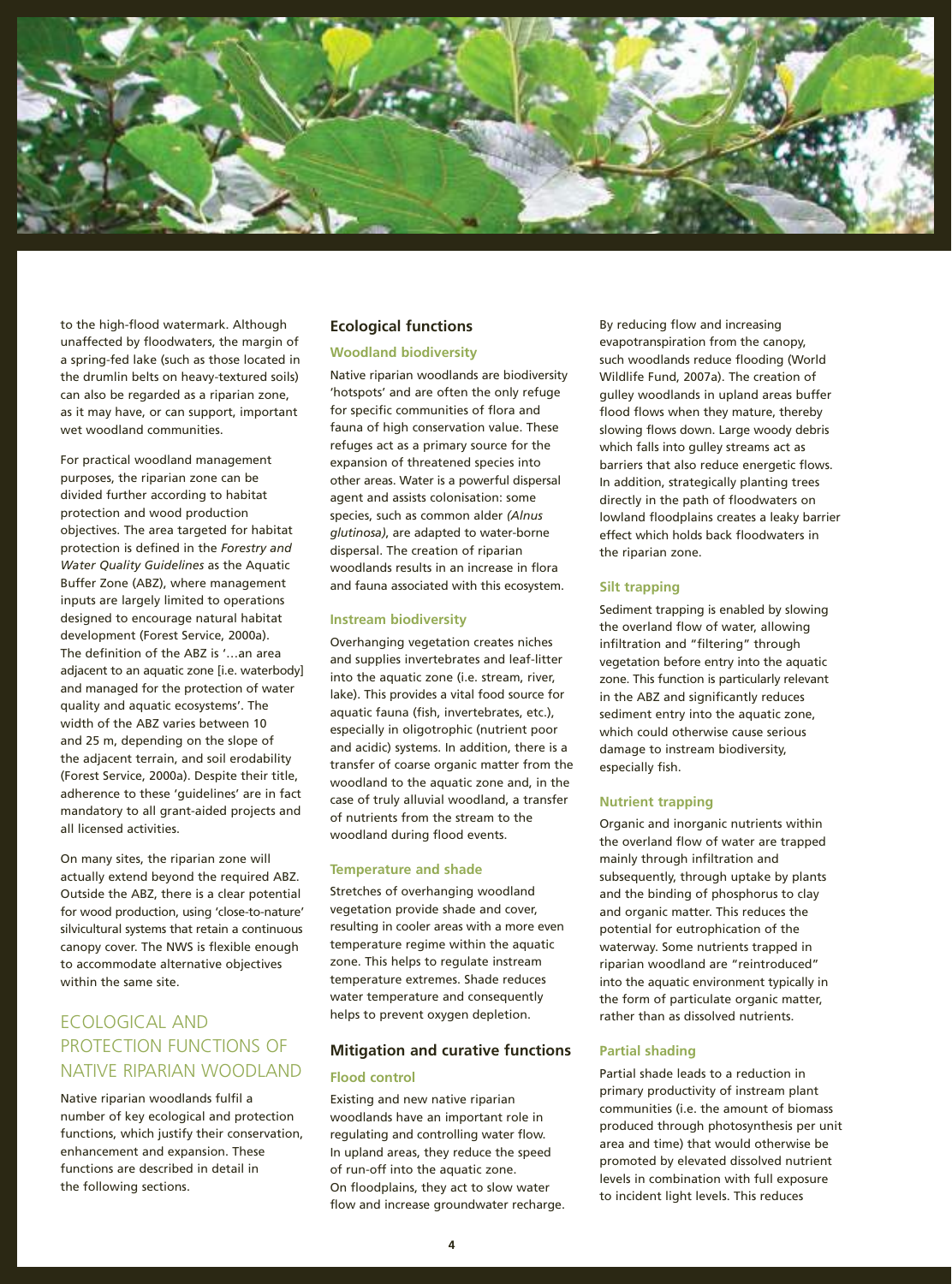

channel domination and clogging by instream plants (macrophytes) and algae. In the context of increasing ambient temperatures as a result of climate change, riparian woodland, through partial shading, may play a crucial role in protecting and maintaining aquatic biodiversity and in particular, salmonid populations.

#### **Connectivity**

As linear features in the landscape, native riparian woodlands can reduce fragmentation by connecting isolated woodlands, thereby creating greater structural diversity and critical mass, and ensuring the long-term viability and integrity of woodland ecosystems (Fig. 3). Restoring linkages between highly fragmented woodlands facilitates the spread of flora and fauna. Connectivity is both longitudinal along aquatic corridors, and lateral, from terrestrial to aquatic ecosystems. Measures to re-establish connectivity between aquatic and terrestrial ecosystems that have been separated as a result of drainage schemes resulting in canalisation of channels and lowering of the watertable, are relevant in this context.

#### **Erosion prevention**

Trees and woodland alongside streams and rivers can reduce erosion by alleviating or reducing bank undercutting and preventing subsequent collapse, especially when strategically established on vulnerable banks. Tree and shrub roots also bind soils on steep slopes, thereby protecting them from erosion. In addition, the creation of upland woodlands act as a robust buffer between heavy storm rainfall and the ground surface. Trees intercept a large proportion of incoming precipitation (Farrell *et al.*, 1998; Boyle *et al.*, 2000). They also provide temporary storage and protect soils from erosion.

**Fig. 3: Using regional data derived from Geographic Information Systems (GIS), it is possible to define the exact location of streams, rivers and lakes (in blue), and existing semi-natural and plantation forests (in green). Fragmentation of native riparian woodland cover can then be reversed, by identifying and targeting key sites for native riparian woodland establishment. (Image derived from Loughs Conn and Cullin, and their environs, Co. Mayo, courtesy of Inland Fisheries Ireland).**



### **Strategic application of the NWS – potential benefits**

The potential for addressing most of the issues described in the previous section via the NWS is considerable. For example, 'Good status', as defined by the Water Framework Directive (WFD), equates approximately to Q4 in the national scheme of biological classification. Fresh water bodies of a lesser status are required to reach this status by the year 2015. Based on the most recent evaluation, *c.*70% of Ireland's river channel length would achieve this target. However, significant efforts are required to improve the remaining *c.*30%. An even

greater challenge will be to prevent the deterioration of the Q5 and Q4-5 channels, which equate to 'High status' under the WFD. The number of water bodies with this level of quality has been in continuous decline since reporting was established in the 1970s, i.e. Q5 sites have halved during this period (Environmental Protection Agency, 2006). By strategically establishing riparian woodlands along river channels and lake margins, the mitigation and curative functions of this ecosystem can be utilised to protect the biodiversity associated with water bodies with the highest water quality status, in addition to improving the quality of those water bodies that fall below Q4 status (for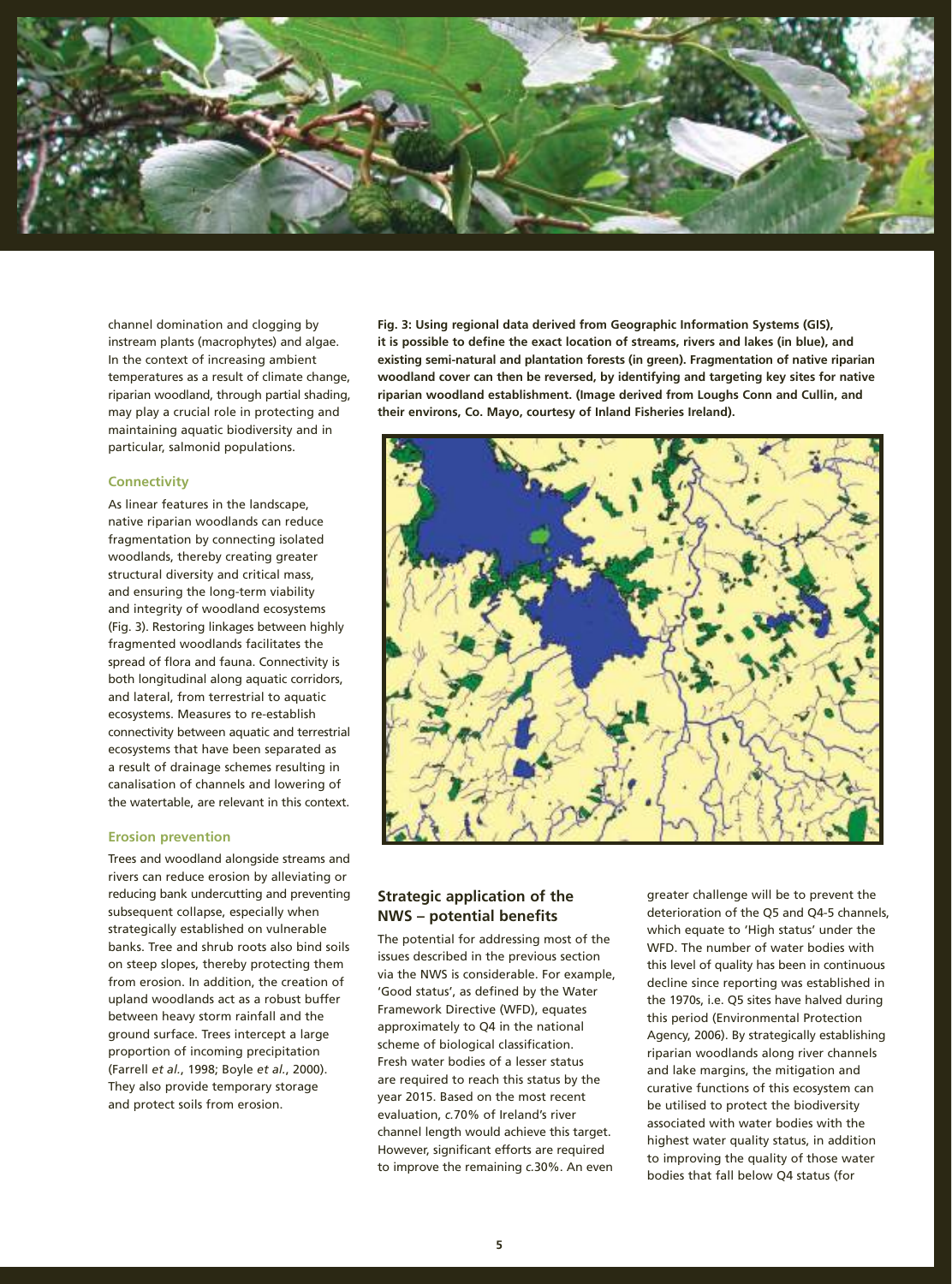

example, freshwater pearl mussel (*Margaritefera* spp.) catchments). However, this measure would need to be applied in conjunction with other measures, such as reducing the nutrient load on a catchment basis, *via* adequate septic tank design and construction, farm nutrient management plans, etc.

In addition, it is possible that the potential for surface water acidification could be reduced where native broadleaves are planted in riparian zones in order to replace conifers in catchments with base poor geology. In acid-sensitive catchments, native riparian woodlands planted at low density may be particularly beneficial compared to the more aerodynamically rough conifer canopies, planted at high density. This is mainly due to the sparser vegetation of the emergent broadleaf woodlands and the reduced surface area presented, especially after leaf fall. In the UK, it is recommended that total forest cover should not exceed 30% of the catchment in acid-sensitive areas (Gagkas *et al.*, 2006). In Ireland, in acid sensitive catchments planted during the latter half of the last century with conifer plantations, there is an opportunity to transform considerable portions in and adjacent to riparian zones as these conifer crops are harvested. (See page 10).

Also, studies carried out in large conifer plantations in the west of Ireland (Allott *et al.*, 1992; Farrell, 1995; Farrell *et al.*, 1998) demonstrated that the majority of acid events were driven by marine-derived ions (as opposed to airborne pollutants) which were scavenged from the atmosphere following storm events between November and March. Further research is required to assess the environmental impact of broadleaves in acid sensitive areas under Irish conditions. It is clear that a mix of birch (especially *Betula pubescens*), Scots pine *(Pinus sylvestris)*, sessile oak *(Quercus petraea)*  and perhaps rowan *(Sorbus aucuparia)*  has the best chance of succeeding in acidsensitive areas (Collier & Farrell, 2007).

# NATIVE WOODLAND TYPES IN RIPARIAN ZONES

The following section outlines the various woodland types encountered in riparian zones. It provides guidance on the appropriate native trees and shrubs to use when developing native woodland either on a greenfield site, or as part of a restoration project involving the conversion from conifers to native woodland. Further guidance is available in Native Woodland Information Note No. 6: *The Classification of Native Woodlands in Ireland and its Application to Native Woodland Management* (Cross et al., 2010).

There are several native woodland types in Ireland that may occur in riparian zones, depending on the frequency, duration and depth of flooding, summer groundwater levels, and the nature of the substrate. The formal classification is complex as subtle variations in the above parameters may have pronounced impacts on the vegetation. Familiarisation with native woodland types is critically important for ecologists and foresters involved in developing plans under the NWS. The descriptions below are based on a variety of sources, including Cross *et al.* (2010); Cross & Kelly (2003), Fossitt (2000) and Perrin *et al.* (2008).

**•** On alluvial soils along the banks of slow-flowing lowland rivers and on islands, where the land is frequently flooded and the water table is permanently high, stands of so-called **'gallery forests'** occur. Since they are adjacent to high-order (lowland) streams in the lower reaches of rivers, soils are poorly-drained. However, they are of a high fertility status, with pH ranging from 5 to > 6.5. When cleared, the landuse is typically pasture or wet meadow.

These woods are dominated by tree- and shrub-willows (*Salix* spp.)\* with alder and locally, purging

buckthorn *(Rhamnus cathartica)*. They are characterised by tall eutrophic herbaceous species such as nettle *(Urtica dioica)*, water dropwort (*Oenanthe* spp.), sedges (*Carex* spp.) and reed grass *(Phragmites australis)*, with bindweed *(Calystegia sepium)*  and other herbs such as meadowsweet *(Filipendula ulmaria)*, creeping buttercup *(Ranunculus repens)* and yellow flag *(Iris pseudacorus)*. In the past, these areas were sometimes used for growing osiers *(Salix viminalis)*.

**Examples:** Fiddown Island, Co. Kilkenny; the lower reaches of the River Shannon.

**Note:** These sites may contain the larger, narrow-leaved tree willows, such as *Salix alba* and osier, which are doubtfully native. However, it is not recommended that they should be removed.

When developing new woodlands with these sites and soil attributes, the following species are appropriate: sally *(Salix cinerea)*, alder, and on drier ground, ash *(Fraxinus excelsior)*, pedunculate oak *(Quercus robur)*  and guelder rose *(Viburnum opulus)*. Purging buckthorn should only be planted if it occurs in the vicinity.

**•** On slightly higher ground away from the river channels, **wet pedunculate oak-ash woodland with willows** occur. They are characteristically located adjacent to high-order streams and rivers where the surrounding land is enclosed. Soils are mostly well-drained but subject to relatively frequent flooding which may persist for several days or even weeks in winter or spring. Soil fertility is high and pH ranges typically between 5 and > 6.5. Hence, most of these woodlands were cleared and the land used for pasture and/or arable crops.

They are characterised by pedunculate oak and ash, with a shrub layer mostly of hazel *(Corylus avellana)* with willows (especially *S. cinerea*), hawthorn

<sup>\*</sup> Nomenclature follows Preston *et al* 2002.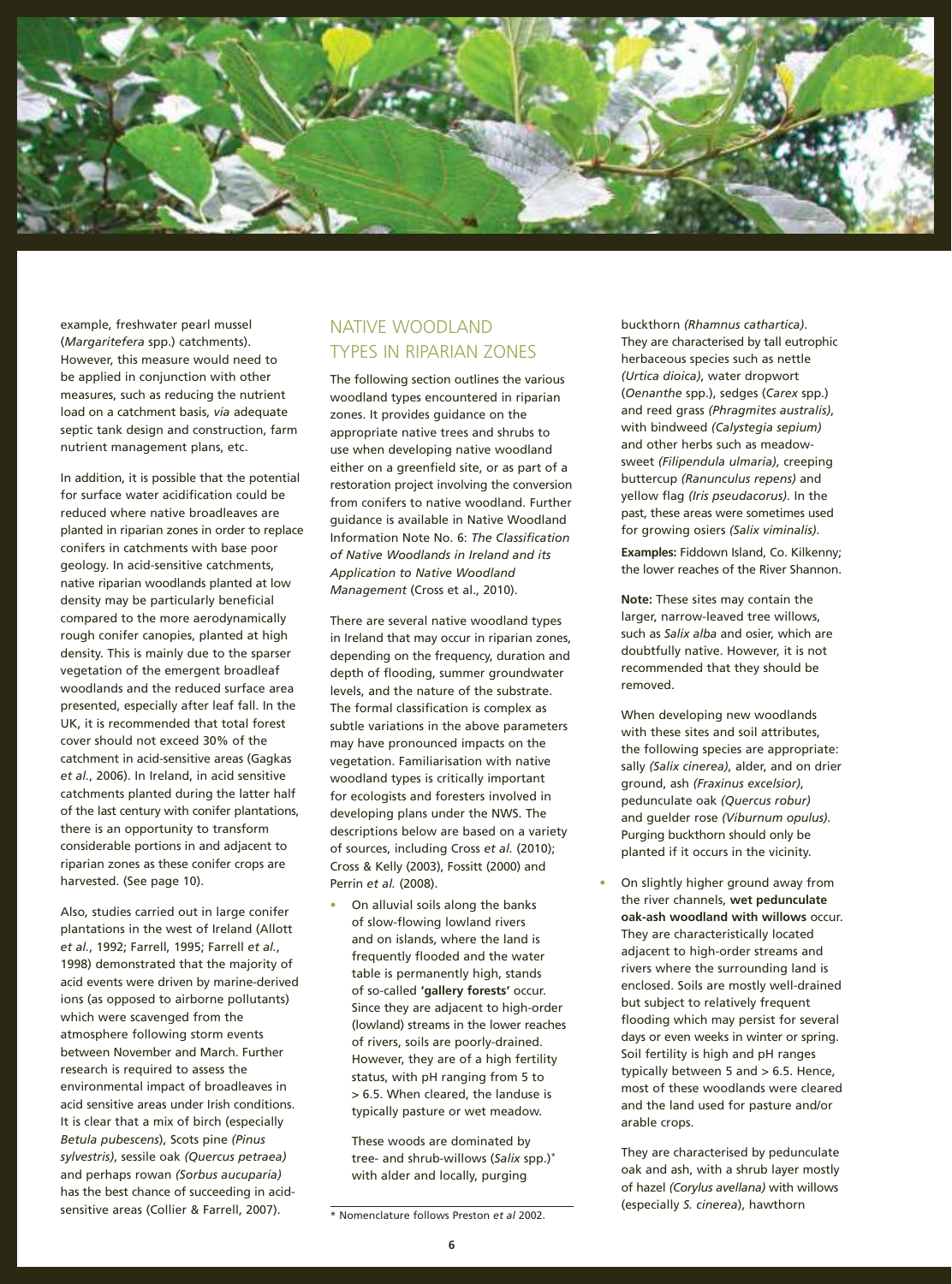

**Fig. 4: A view of the Gearagh on the River Lee near Macroom, Co. Cork, during the 1950s. A considerable portion of the woodlands was subsequently permanently flooded during the creation of a dam as part of a hydroelectric scheme. (Photo Norman Ashe)**



*(Crataegus monogyna)* and holly *(Ilex aquifolium)*. The field layer is species-rich and is dominated in spring by species such as lesser celandine *(Ranunculus ficaria)*, wild garlic *(Allium ursinum)* and bluebell *(Hyacinthoides non-scripta)*. Later in the year, species such as meadow-sweet, tufted hair-grass *(Deschampsia cespitosa)*, nettle, brambles (*Rubus fruticosus*  agg.) and ferns are common. Alder may occur in wet depressions.

**Examples:** The Gearagh, Macroom (Fig. 4); Bandon River near Dunmanway, Co. Cork.

When developing new woodlands with these site and soil attributes, the following species are appropriate: pedunculate oak, ash, alder, hazel, sally, hawthorn, spindle *(Euonymous europaeus)* and guelder rose.

The following three categories are similar in that they occur on saturated soils that are sometimes inundated/ flooded. Soils are generally fertile with pH > 5. Due to their very wet nature, such sites are only suitable for pasture (wet meadow) when cleared.

**• Wet willow-alder-ash woodland** is common on permanently saturated organic or heavy, alluvial soils, in stagnant areas or on soils that are flushed with nutrient-rich springs and seepage areas. They occur principally on lakeshores and, unlike the above, the floodwaters tend to be stagnant rather than flowing. This type is dominated by willow, alder or ash or by various combinations of all three. The ground flora commonly includes creeping bent *(Agrostis stolonifera)*, meadow-sweet, common marsh-bedstraw *(Galium palustre)*, purple loosestrife *(Lythrum salicaria)*, skullcap *(Scutellaria galericulata)* and a variety of mosses.

**Examples:** the shores of Lough Leane, Kerry; Hazelwood, Lough Gill, Co. Sligo; lake shores on the upper Shannon.

- **•** Woodlands of **flushed** or **spring-fed**  sites occurring within the riparian zone often on medium order streams. They are dominated by alder or ash, with a ground flora dominated by sedges (*Carex* spp.), especially remote sedge *(C. remota)*, and grasses. Other species present may include bramble, creeping buttercup, meadow-sweet, marsh-bedstraw, yellow pimpernel *(Lysimachia nemorum)* and lady-fern *(Athyrium filix-femina)*.
- **• Petrifying springs** occur very locally at the foot of slopes on the upper edge of the floodplain. They can be identified by deposits of calcium carbonate, which leaves a white crust on the vegetation. Alder and ash are the commonest tree species and characteristically there are often beds of giant horsetail *(Equisetum telmateia)* present, up to 1 m tall in the summer. These sites are usually very small.

**Examples:** Camcor River, Co. Offaly; Knocksink Wood, Co. Wicklow.

When developing new woodlands with the site and soil attributes of the three categories above, the following species are appropriate: sally, alder, ash and birch, with oak (*Q. robur* or *Q. petraea*, depending on the soil), hazel, rowan and holly on drier soils.

**Note:** Petrifying springs are priority habitats under the EU Habitats Directive. They are very delicate habitats with a distinctive and sensitive fauna. The areas of calcium carbonate deposition should not be planted, drained or damaged by vehicles or even by walking on them, as the process of deposition is very slow. Planting should be set far back from the springs. It should be restricted to areas beside or below the springs, but preferably not above, in case it interferes with the hydrology of the site.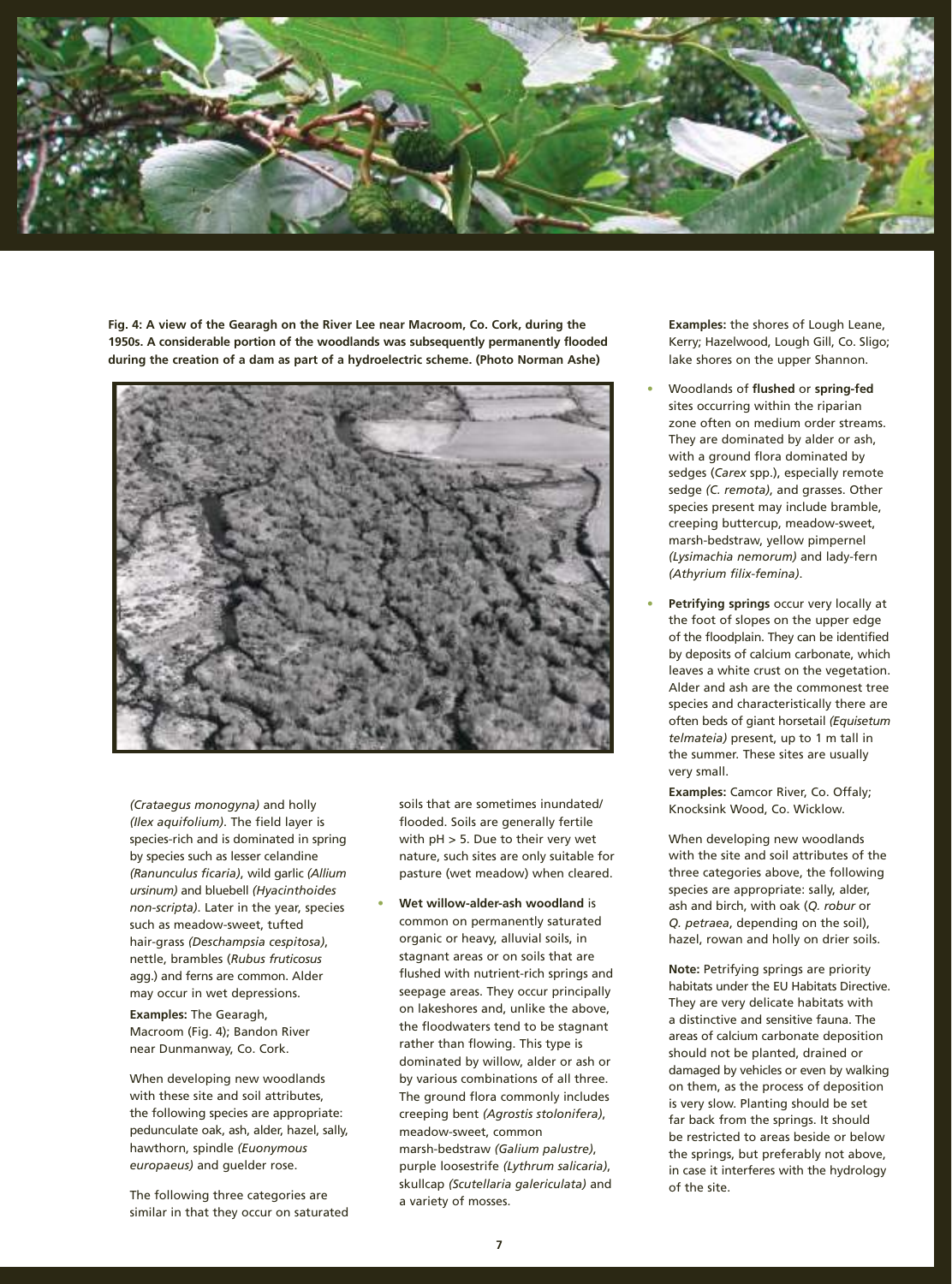

**•** Along low- and mid-order upland, mountain streams, i.e. the headwaters, at or below the altitudinal tree line and down to sea level in the foothills of mountain ranges, small, narrow stands of **montane alluvial woodland**  occur. These differ considerably from those of lowland rivers, as the substrate is usually more acidic (pH < 5) and less fertile and the flooding regime is characteristically spatey, i.e. the river rises and falls rapidly over the course of a few hours and the flood waters do not persist for more than a few days at the very most. When cleared, these sites are considered marginal for agriculture and are used for extensive grazing. At low altitude and in sheltered locations woodland stands are typically characterised by alder, ash and shrub willows, especially eared willow *(Salix aurita)*, birch, rowan and sessile oak. With increasing altitude, especially in exposed regions, alder, ash and sessile oak occur less frequently with alder and ash becoming very rare above *c.*200 m OD in most regions.

**Examples:** Glengarriff, Co. Cork; Killarney Woods, Co. Kerry.

When developing new woodlands with these site and soil attributes. the following species are appropriate: eared willow, birch (mostly *B. pubescens*), holly, rowan and possibly sessile oak, especially where soils are well drained. In the foothills and in sheltered locations, especially on wetter, less acidic soils, which tend to be heavier and poorly drained, sally should be used instead of eared willow and alder and ash may also be included in the mixture.

# MANAGEMENT PLANNING UNDER THE NATIVE WOODLAND SCHEME

Under the NWS, when applying for the management of an existing native woodland (Element 1), a Native Woodland Plan must be submitted as part of the application, following a fixed template set out in the *Native Woodland Conservation Scheme*  (Forest Service, 2015a). As part of this process, the site is assessed by a NWS Participating Forester and Participating Ecologist (both individuals having fulfilled specific criteria to work with the scheme), in close liaison with the owner. As part of the required consultation process, the Forest Service consults with the local Inland Fisheries Ireland staff where a riparian aspect is involved and (where relevant, i.e. within designated sites) the National Parks and Wildlife Service (NPWS). It is recommended that where riparian areas are concerned, that the appropriate statutory bodies are consulted *before* the management plan is developed and submitted to the Forest Service. Under NWS Establishment (Element 2) please consult *Native Woodland Establishment GPC9 & GPC10* (Forest Service, 2015b).

In relation to native woodlands in riparian habitats, the Native Woodland Plan should take into account criteria outlined in the *Native Woodland Conservation Scheme* (Forest Service, 2015a), the classification and site issues outlined above, and the following general criteria:

**•** The plan must be long-term, i.e. greater than 20 years duration, and guided primarily by conservation, water quality protection and other ecological considerations.

- **•** The plan may involve more than one native woodland type, depending on site area, proximity to the water body, soil type diversity and fertility, and altitude. For example, an overall NWS application may involve the promotion of a particular native riparian woodland type (or types) on the riparian area within the site, and on adjacent land, a non-riparian native woodland type.
- **•** The plan should incorporate any available historical information for the site. This information may provide valuable 'pointers' regarding past land uses, vegetation cover, etc., – see NWS Information Note No. 1: *Cartographic and Historical Sources for Native Woodlands* (Woodlands of Ireland, 2007b).
- **•** Under NWS Element 2, the establishment of trees in riparian areas must be achieved with the minimum of disturbance, in order to avoid any adverse effects on the aquatic zone.
- **•** Species mix should be based primarily on woodland classification criteria (Cross, *et al*., 2010) and on the site conditions, as outlined in the previous section. This should be supported by a rudimentary soil survey which should address soil type, soil depth and hydrology, and in extreme cases, laboratory analyses if necessary, in order to ascertain the appropriate woodland type to establish.
- **•** Other factors such as altitude, channel size and orientation, grazing pressure and angling interests must be considered.
- **•** Fencing requirements must be carefully assessed (see page 18). Access from the opposite bank, provision of stiles, hinged water barriers/gates, the presence of deer, livestock, rabbits and hares, etc., must all be taken into consideration.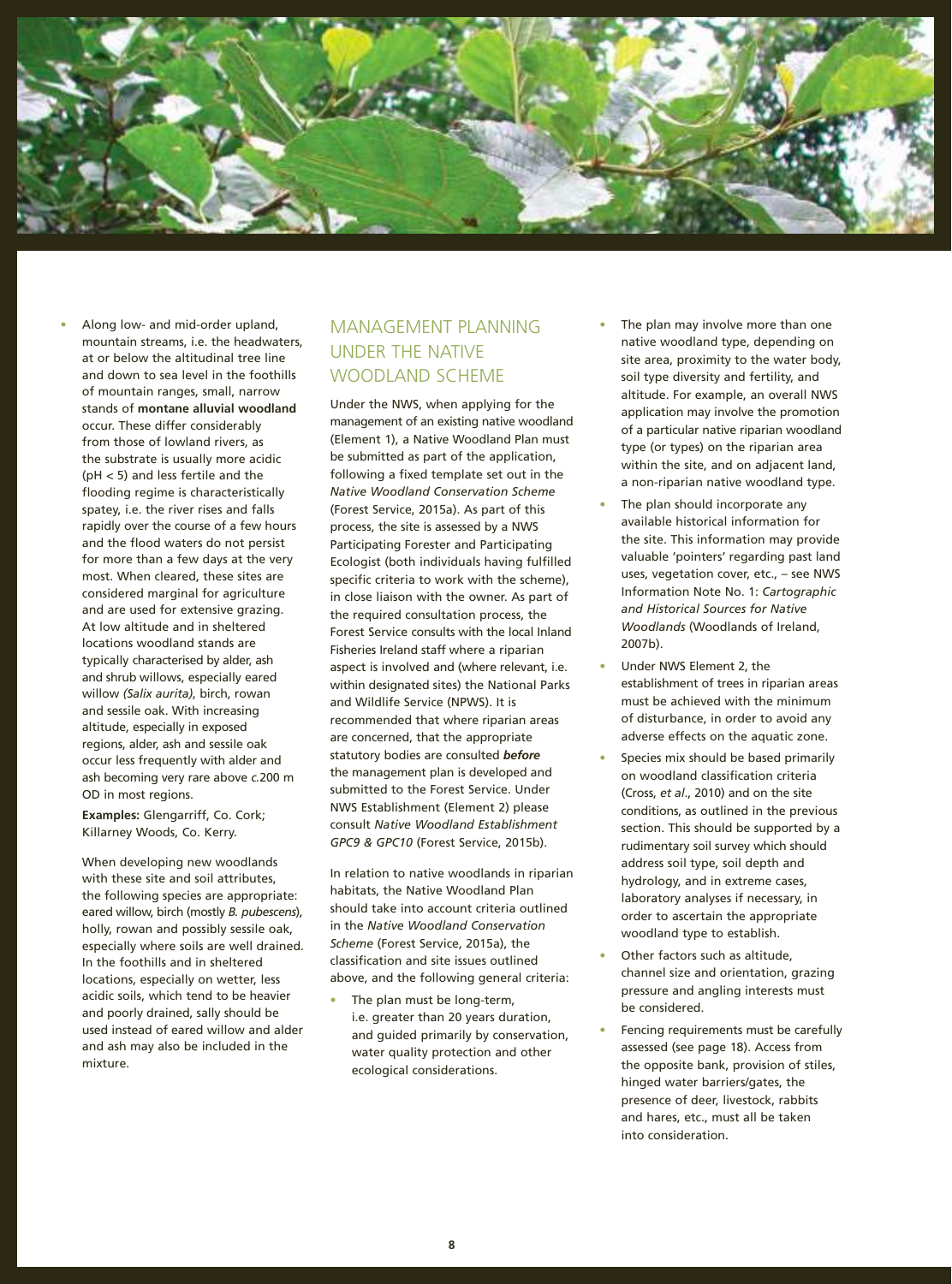

# APPLICATION OF THE NATIVE WOODLAND SCHEME

The following section describes the principal applications of the NWS in riparian areas, i.e.

- **•** managing existing native riparian woodland (under Element 1: Conservation);
- **•** restoring native riparian woodland on conifer plantation sites (under Element 1: Conservation); and
- **•** establishing new native riparian woodlands on 'greenfield' sites (under Element 2: Establishment).

# **Managing existing native riparian woodland (under Element 1)**

Deciding how to manage an existing native riparian woodland will depend on the woodland's current values for conservation, water quality protection, recreation, wood production, etc., and whether these values are threatened or in decline. The impact of the woodland on the aquatic zone will also be a factor, including the degree of shading and overhanging vegetation, the effect of woody debris on flow, etc. The following summarises the main considerations involved when deciding on management. These are derived mainly from experiences gained in managing native riparian woodlands in Scotland (Parrott & MacKenzie, 2000), which is equally applicable to projects under the NWS in Ireland - see *Native Woodland Conservation Scheme* (Forest Service, 2015a).

Since existing native riparian woodlands are usually vulnerable, tiny fragments of what is now a rare habitat type, **nature conservation** must be the highest priority objective. Wherever possible, these remnants should be expanded. Usually, the principal management operations required are:

- **•** the reduction of grazing pressure (primarily through fencing), to permit natural regeneration; and
- **•** the removal of exotic species, especially aggressive invasive floral species such as rhododendron *(Rhododendron ponticum)*, Japanese knotweed *(Fallopia japonica)*, etc.

As set out below, a number of other factors should also have a bearing on planning.

**•** *Size*

Larger woodlands are generally able to support a greater diversity of wildlife.

- **•** *Connectivity* Restoring linkages between highly fragmented woodlands facilitates the spread of flora and fauna.
- **•** *Longevity*

Ancient woodlands are most valuable for nature conservation, as they are typically the most diverse and may shelter many scarce species rarely found in more recent woodland.

**•** *Naturalness*

Modifications that decrease naturalness include past management (e.g. a continual favouring of oak at the expense of other species), high grazing pressure and the presence of exotics. Management should be focussed on returning the wood to a more natural state.

**•** *Age-class distribution*

Representation of all age classes from seedlings to mature and senescent trees favours high biodiversity. Large, evenaged mature woodlands dominated by one or two species may cast too much shade, and consideration should be given to opening up the canopy through the creation of small coupes and/or respacing/thinning. Care must be taken to ensure that coppice regrowth does not overwhelm regenerating seedlings.

#### **•** *Structural diversity*

Securing good structural diversity within the native riparian woodland will increase species diversity and will also help greatly in achieving a balanced light regime in the adjoining aquatic zone. It is inadvisable to restructure very small or narrow stands, as there is a higher proportion of edge effect.

**•** *Continuity*

Care should be taken to ensure a continuity of species in old/ancient woodlands through the retention of refuges, i.e. areas of high conservation value that are left untouched. Interventions should always be kept to a minimum and carried out in stages, if possible.

**•** *Presence of other habitats* Riparian woodlands may form a mosaic with other habitats including bogs, wet meadows and scrub. Such habitats add to the diversity of the riparian zone, and care should be taken not to impact upon them adversely.

Another key management objective should be **enhancement of the habitat quality in the adjoining and downstream freshwater ecosystem**. The management of native riparian woodland can have a profound positive influence on the freshwater quality and associated biodiversity. This influence is particularly apparent in the immediate vicinity of the watercourse, where tree roots reinforce the bank and where bankside vegetation casts shade, leaves and woody debris on the water. Within this immediate area, the interaction of nutrients between the aquatic and terrestrial habitats also takes place. This part of the riparian zone is included in the ABZ stipulated under the *Forestry & Water Quality Guidelines*  (Forest Service, 2000a). Management in this area needs to be carried out with great care, with a focus on the impact not only on the woodland itself, but also on the freshwater habitat. For example, operations within the ABZ will largely focus on maintaining the existing native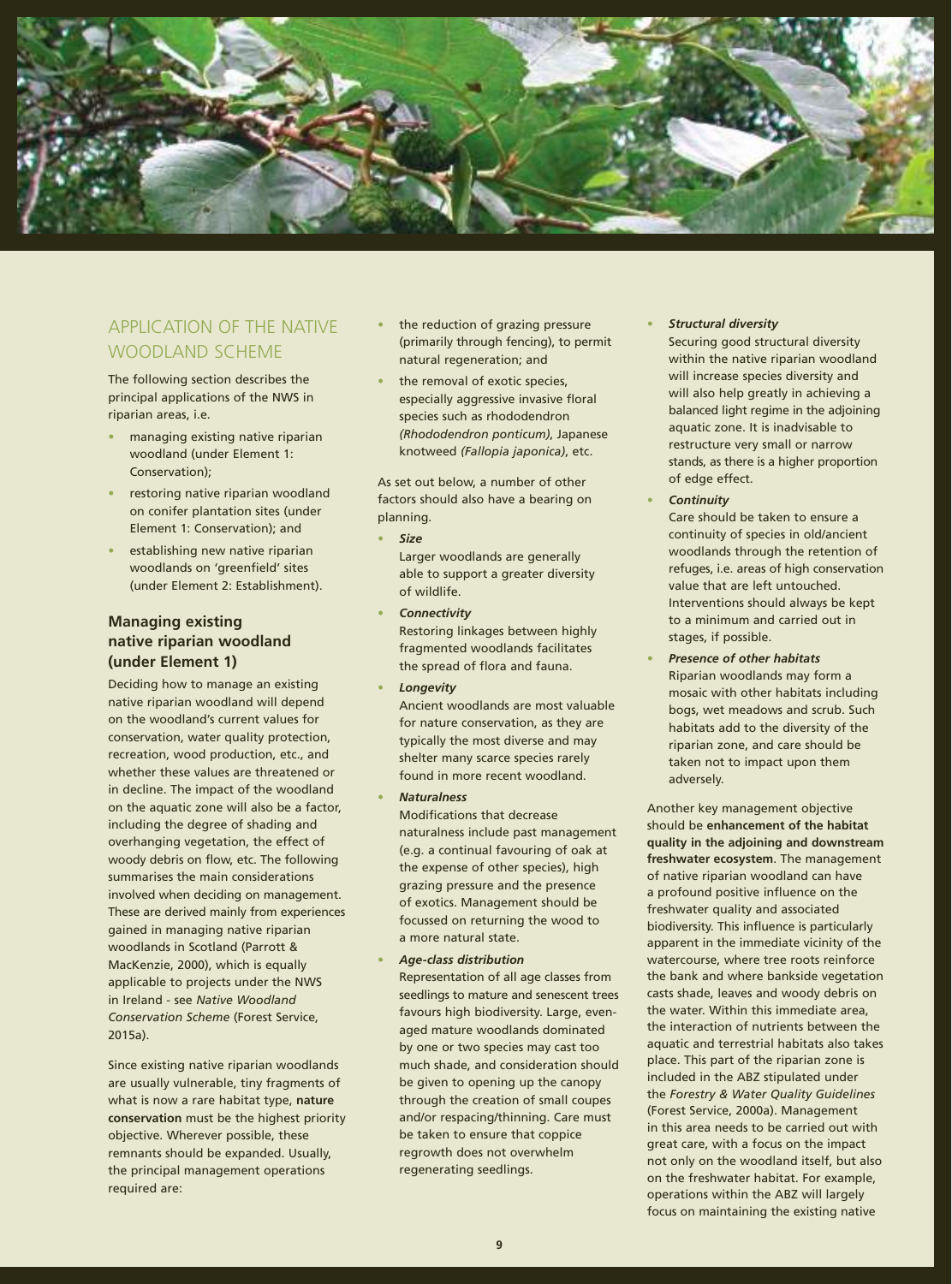

tree and ground vegetation cover, and undertaking additional operations to enhance both the woodland and the aquatic system, e.g. the removal of non-natives such as sycamore *(Acer psuedoplatanus)* and Cherry laurel *(Prunus laurocerasus)*, and the possible removal of selected native trees, to counteract tunnelling. In general, operations undertaken to restore a woodland's conservation value also benefit the freshwater habitat, although the work will need to be carried out with great sensitivity.

Within the ABZ, the canopy should be managed to ensure that excessive shading due to tunnelling is avoided, especially in salmonid nursery headwaters. When seeking to manage light levels reaching a watercourse, it is important to take account of the following factors.

- **•** *Tree species* Exotic species frequently cast heavy shade.
- **•** *Crown height* Dense coppice regrowth may cast heavier shade than a high crown.
- **•** *Aspect* Trees on the south bank will cast more shade than those on the north bank.

A balance must be found between removing and retaining riparian trees for conservation benefits; the primary objective is to optimise woodland biodiversity while also assisting the achievement of the natural carrying capacity of all in-stream fauna. For example, where required, tree felling (coppicing and/or respacing) within the ABZ should be carried out in a way that avoids excessive debris falling into the watercourse, as this can cause problems downstream.

Outside the ABZ but still within the riparian zone, **wood production** may also be an objective. Due to the high soil fertility status often encountered in these areas, excellent timber quality can be achieved for species adapted to the elevated watertable conditions,

e.g. alder, birch and ash. The production of wood (along with other products and services) is encouraged under the NWS, where compatible with the priority biodiversity objectives, and the publication *Realising Quality Wood from Ireland's Native Woodlands* (Little & Cross, 2005) sets out silvicultural guidelines. In addition to the safeguards stipulated in the *Forest Harvesting and the Environment Guidelines* (Forest Service, 2000b), the following are of particular note, not only within existing native riparian woodlands, but also on sites undergoing conversion from non-native (e.g. conifers) to native woodland status.

- **•** Careful consideration should be given to harvesting methods employed where access is poor (i.e. timber extraction on steep slopes and over uneven or wet terrain) and on sensitive sites, where damage may result.
- **•** On sensitive sites, it may be appropriate to use extraction methods that impact least on the ground, such as horses, light all-terrain vehicles (ATVs), pedestrian skidders and log-chutes. It should be noted that these methods do not automatically result in minimal impact – operator skill and experience are essential. Alternatively, timber may be sawn within the wood using a portable saw.

# **Restoring native riparian woodland on conifer plantation sites (under Element 1: Conservation)**

Prior to the issuing of *Forestry & Water Quality Guidelines* (Forest Service, 2000a), riparian zones were often planted with conifer crops close up to the edge of watercourses. This practice resulted in heavy shading and a reduction in biodiversity and productivity in freshwaters. Shade also hinders the development of riparian vegetation and exposes riverbanks to excessive erosion (Parrott & MacKenzie, 2000). Meanwhile, the lack of any protective buffer between the forest and the aquatic zone increased the likelihood of siltation and bank erosion, particularly during establishment and harvesting operations. Where appropriate, Element 1: Conservation of the NWS can be used to fund the conversion of existing non-native forest to native woodland *Native Woodland Conservation Scheme* (Forest Service, 2015a). This provides an opportunity to restructure these forests, by converting the existing conifer plantation within the riparian zone into native riparian woodland, thereby creating a permanent protective buffer to the aquatic zone from forestry operations associated with the adjacent conifer crop. In effect, after the removal of the conifers, an appropriate ABZ is created, comprising natural ground vegetation and strategically planted groups of appropriate native trees and shrubs (i.e. approximately 20% tree/shrub cover within the ABZ). Outside of the ABZ but still within the riparian zone, the most appropriate native woodland type is developed via planting (and natural regeneration).

In Scotland, where plantation conifers have been removed from the riparian zone, the healing process has already begun to pay dividends (Parrott & MacKenzie, 2000). For example, the process can lead to:

- **•** the restoration of native riparian ground flora;
- **•** the re-establishment of wildlife corridors;
- **•** the restoration of bank stability;
- **•** the recovery of instream biodiversity, including flora and fauna;
- **•** the re-occupation of spawning and nursery areas, and consequential contribution to the recovery of salmonid fisheries; and
- **•** the enhancement of the visual landscape, whereby native riparian woodlands are used to integrate conifer plantations more naturally into the landscape.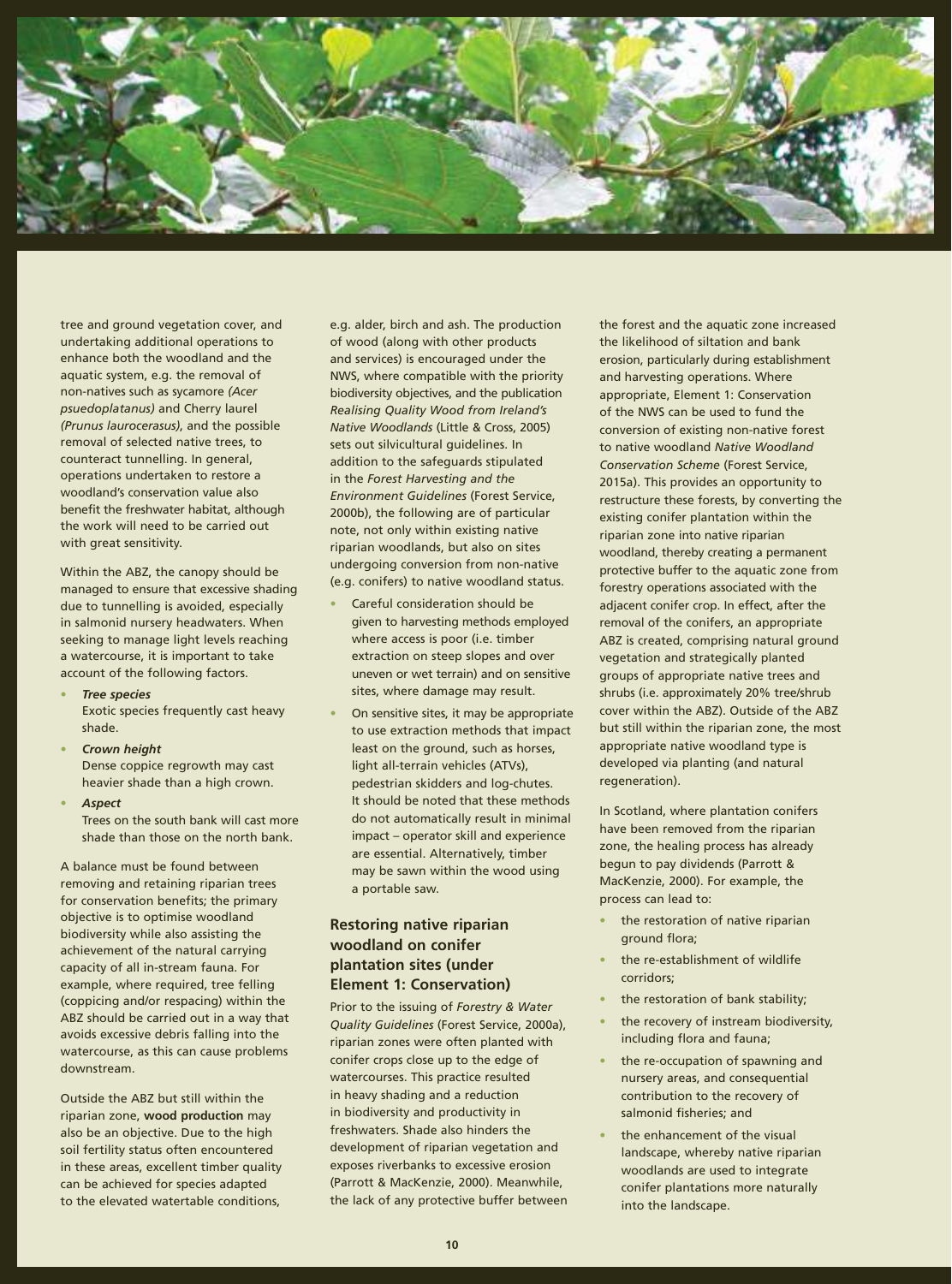

**Fig 5: Mature conifer plantation adjacent a salmonid spawning stream, River Tweed catchment, Scotland. Conversion to native riparian woodlands is usually best carried out after harvesting of the site, incorporating an appropriate ABZ comprising natural ground vegetation and strategically positioned groups of native trees and shrubs.**



However, depending on how it is carried out, the removal of conifers can radically alter light and temperature regimes virtually overnight. This can be a major issue, particularly in the case of upland streams, where excessive light and heat can negatively affect instream biodiversity. The open, disturbed riverbank may also be very suitable for colonisation by invasive exotics, e.g. rhododendron and Japanese knotweed.

The re-designed riparian zones may be used for recreation (e.g. access for walkers and anglers) and wood production, where compatible with the biodiversity objectives.

In converting the riparian zone from conifers to native riparian woodland, the following considerations apply:

- **•** Within the ABZ, the operations will generally focus on the sensitive removal of non-native trees; the encouragement of natural ground vegetation, and, where appropriate, strategic low density group planting and natural regeneration of suitable native tree and shrub species, to directly benefit the aquatic habitat.
- **•** The Forestry Act applies regarding the need for a Felling Licence, and all operations must adhere to the *Forest Harvesting & the Environment Guidelines* (Forest Service, 2000b) and other environmental guidelines and requirements, and to the *Code of Best Forest Practice – Ireland*  (Forest Service, 2000c).
- **•** In narrow channels (< 5 m) planning and subsequent operations should allow sufficient light to reach the aquatic zone in order to restore natural functions, i.e. the development of aquatic flora and fauna communities. The new native riparian woodland should also consist of more than a single line of trees for it to evolve as a functioning woodland ecosystem. Where practicable, it should include all of the natural floodplain.
- **•** Planning should take into account the number and scale of similar and other types of operations elsewhere within the overall catchment. At the catchment level, felling and other operations associated with conversion into native riparian woodland should be reduced in scale and phased. This is particularly important in sensitive areas, such as peatlands, water supply catchments and catchments where fresh water pearl mussels are present. As a general rule of thumb, do not expose more than 20% of the river/stream bank over a 3-year period. This ensures that the shade provided by the conifers is removed progressively, allowing the riparian zone to recover before further felling takes place. This can easily be achieved particularly where conifer blocks within large plantations are being harvested over an extended period.
- **•** In general, it is more practical to remove conifers from the ABZ along with blocks of adjacent conifers and establish a protective riparian buffer woodland subsequently. Harvesting can be done sequentially in blocks as small as possible, especially in sensitive catchments, i.e. between 5 and 15 ha in total – see *Forest Harvesting and the Environment Guidelines* (Forest Service, 2000b).
- **•** In most situations, conifer removal and conversion to native riparian woodland within the riparian area is best undertaken when the conifer crop matures and is ready for harvesting. However, a number of different scenarios may arise whereby it may be justified to remove the conifer crop in the short-term, even if immature. For example, such action may be justified on ecological grounds where the conifer forest is fragmenting two adjoining areas of native riparian woodland, or where the benefits to the aquatic zone outweigh other considerations. Similarly, for operational efficiency and to avoid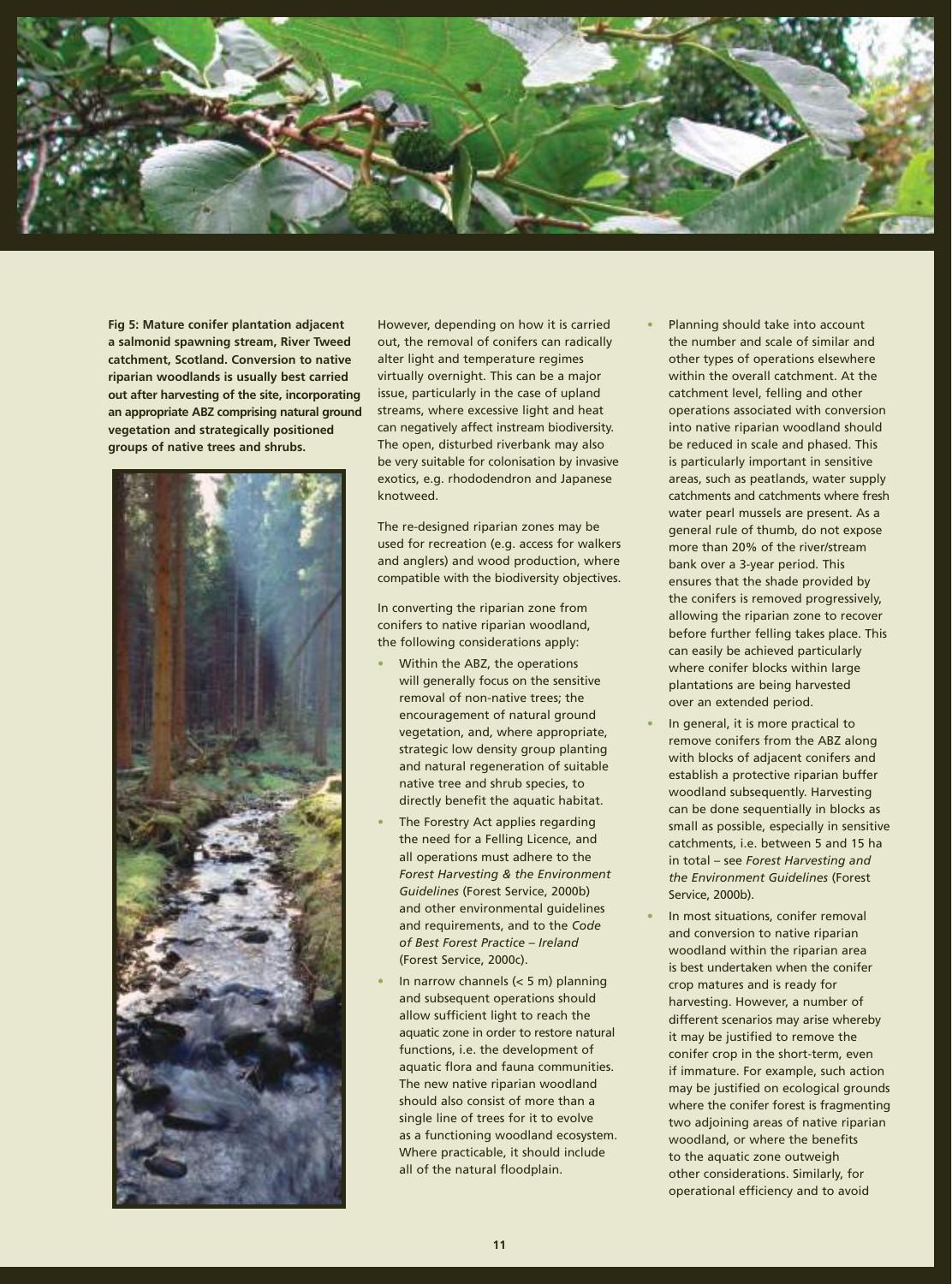

windblow, it may not be possible to retain a small area of immature conifers if older, mature stands are being felled and replaced in the immediate vicinity.

- **•** Prioritise conifer removal in gently sloping and flat riparian zones as opposed to steep gradients, as the former have the greatest potential in terms of buffering capacity and recovery of biodiversity with respect to the terrestrial (river/stream bank) and aquatic zones.
- **•** In practice, it will usually be necessary to fell trees that are within falling distance of the watercourse. Fell trees away from the waterbody, and deploy brash matting for harvesting and extraction routes, to protect the soil. In sensitive areas, felling and extraction should only be carried out during dry weather conditions. In addition, plan extraction to minimise stream crossings. For all operations within the ABZ, adhere to the requirements set out in the *Forestry and Water Quality Guidelines* and the *Forest Harvesting and the Environment Guidelines*  (Forest Service, 2000a & 2000b).
- **•** It may be possible to use lop-and-top as 'dead hedging', to protect selected areas of planting and/or regeneration from grazing animals.
- **•** As a general rule, during conifer removal, all logs, woody debris and lop-and-top should be kept out of the watercourse and the ABZ. However, in some cases (particularly where the watercourse is eroded and featureless), it may prove very beneficial to incorporate large woody debris into the watercourse. For example, rejected logs or root-plates can be securely positioned at strategic points, to slow flow velocity, create pools and shelter, thereby improving structural diversity and instream habitats. However, this operation should only be undertaken after careful planning and consultation with the local Inland Fisheries Ireland staff (and the NPWS), where applicable.
- **•** The presence of a remnant native riparian woodland fragment on or adjacent to the site, creates the possibility of using natural regeneration as a way to restock the area cleared of conifers. Indeed, clearfelling often leaves ground conditions, often with an appropriate seedbank, that is very conducive to colonisation. Otherwise, restocking as native riparian woodland will involve planting. The *Native Woodland Conservation Scheme* (Forest Service, 2015a) provides full details regarding the use of natural regeneration within NWS projects, and requirements regarding the source of all planting material used.
- **•** The focus within the ABZ is to encourage natural ground vegetation augmented by strategically positioned groups of appropriate trees. In upland and exposed areas, especially adjacent to conifer plantations, birch and willow are better options compared to alder, especially as alder very rarely occurs naturally in these areas. In addition, alder tends to have a tall, vertical structure so that when the conifers are harvested subsequently, the alder is liable to be windthrown with the consequent loss of the protective woodland buffer. Birch and willow provide a more resilient structure in these circumstances.

**Note:** The Forestry and Freshwater Pearl Mussel Requirements will apply to all potentially impacting forest operations within the catchments of pearl mussel populations in rivers designated candidate Special Areas of Conservation (cSACs) for the species (Forest Service, 2008).

# **Establishing new native riparian woodlands on greenfield sites (under NWS Element 2: Establishment)**

#### **Establishment strategies and design**

When establishing a new native riparian woodland on a greenfield site, careful planning is needed in order to achieve the most suitable woodland community and

structure for the site, so as to optimise the various ecological and protective benefits to the aquatic ecosystem *Native Woodland Establishment* GPC9 & GPC10 (Forest Service, 2015b). In effect, an appropriate 10-25 m wide ABZ is created, comprising natural ground vegetation and strategically planted groups of trees and shrubs. Outside of the ABZ but still within the riparian zone, the appropriate native woodland type is developed, by planting and natural regeneration. The following guidelines have been derived from the experience in Scotland (Parrott & MacKenzie, 2000) and elsewhere in the UK (Rodwell & Patterson, 1994), and also from experiences in Ireland to date. These guidelines are in no way definitive, but are nevertheless a useful starting point (see also Appendix 1).

The principal factors to consider when establishing new native riparian woodland on a greenfield site are as follows:

- **•** location;
- **•** design at the landscape level;
- **•** use/feasibility of colonisation through natural regeneration;
- **•** species choice for planting;
- **•** planting patterns;
- **•** size/type of adjacent waterbody; and
- **•** the orientation of the river channel (which dictates light penetration).

**Note:** many of these factors are also directly relevant to projects involving the conversion from conifer forest to native riparian woodland, carried out under NWS Element 1 (see previous section).

#### **Location**

There are many different types of locations that are appropriate for the establishment of new native riparian woodlands, ranging from sites adjacent to existing woodland to sites isolated from existing woodland. Sites that may not be appropriate include those incapable of supporting the sustainable development of native woodland, and sites where woodland development is deemed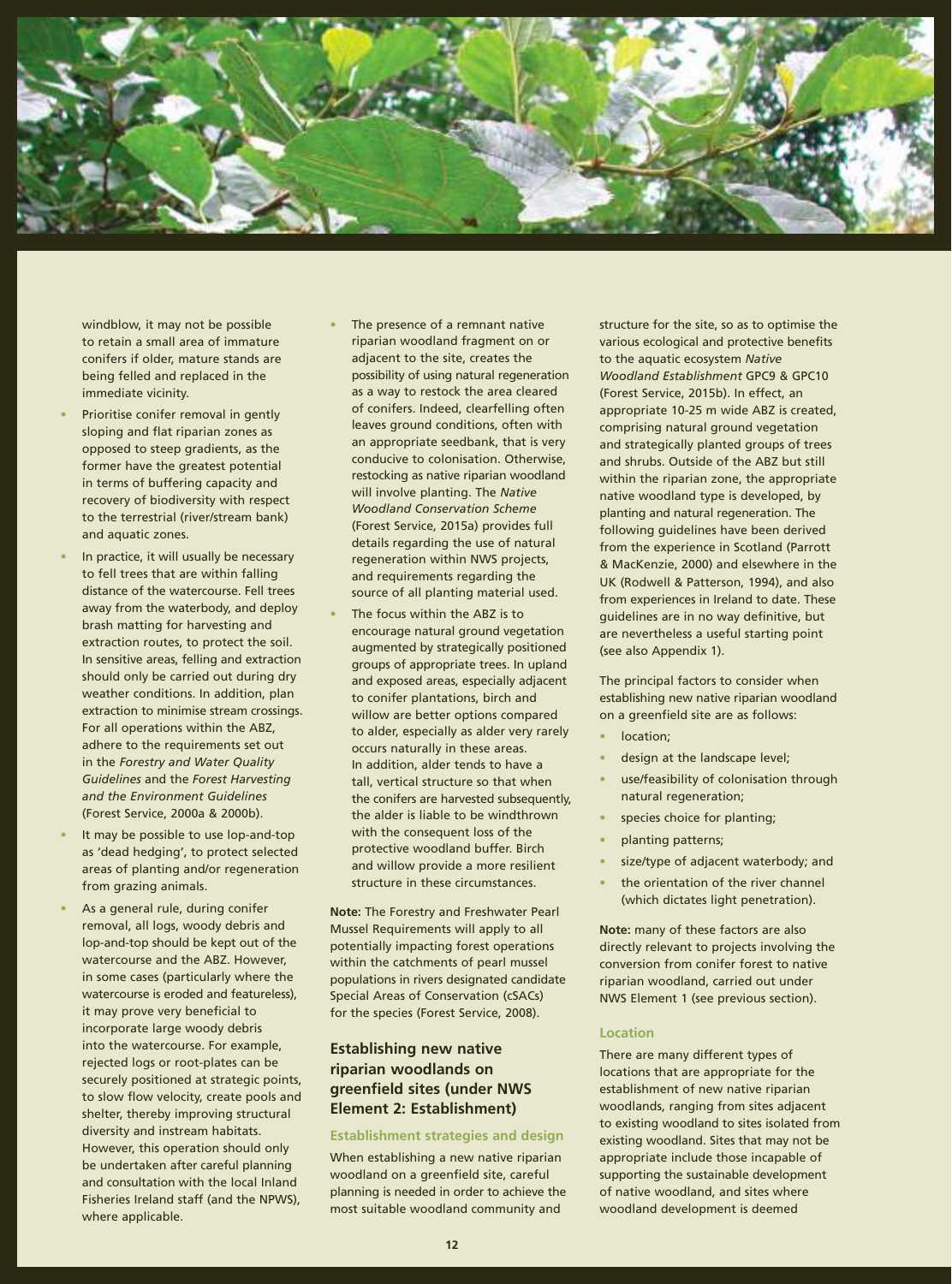

ecologically inappropriate due to the presence of an existing (non-woodland) habitat of ecological significance. Unsuitable sites include blanket bog and heath, raised bog, freshwater marsh, seminatural grassland/meadow, and riparian zones adjacent headwaters above the altitudinal tree line, i.e. above *c.*500 m.

Suitable locations that are designated under national and/or European legislation often have restrictions regarding some operational activities. In these instances, the Forest Service consults with the appropriate authority – the NPWS – as part of the application process. The local Inland Fisheries Ireland staff should be also consulted with in the case of sites involving riparian areas.

Refer to *Native Woodland Establishment GPC 9 & GPC 10* (Forest Service, 2015b), to *Environmental Requirements for Afforestation* (Forest Service, 2016) and *Land Types for Afforestation* (Forest Service, 2016a) for full details on site suitability, operational management and requirements. Attention is also drawn to *Woodlands and Water: Creating new native woodlands to protect and enhance Ireland's waters* (Forest Service, 2016b) which describes the use and applicability of native woodland establishment with regard to aquatic zones in a national context.

#### **Design at the landscape level**

Woodland design is influenced primarily by ecological, soil and climatic considerations. The following points are most relevant:

1. The presence and distribution of existing native or semi-natural woodland, particularly existing native riparian woodland, should be taken into account in terms of: (i) proximity to potential seed sources for natural colonisation; and (ii) promoting woodland connectivity.

**Fig 6: While still bearing the yolk sac from their ova, newly hatched salmon alevins remain in the loose gravel on the stream bed. They depend on pristine water quality and are extremely sensitive to physical compaction or siltation at this critical stage of their life cycle. Any disturbance to their habitat during the incubation or hatching period (i.e. November to May) will almost certainly result in large scale mortalities of these fish during their early life stages.**



- 2. Areas of the site subject to flooding and consequent soil moisture fluctuations should be clearly identified, as they will greatly influence design.
- 3. Size, shape and location should be considered with regard to the character of the landscape locally. Also, size and shape are factors in determining the development of the field layer and consequently the fauna. For example, small, narrow stands tend to be well-lit and are therefore unlikely to develop a complete woodland flora due to edge effect.
- 4. The pattern of topography and soils, as well as the natural character of the floodplain, will dictate species choice.
- 5. The design of riparian woodlands should also incorporate open areas, up to 20% of the total area, except in woodlands under 10 ha which are linear and very narrow. Open areas may include the following.
- **•** Habitats unsuited to woodland, such as peatland, wetland and rock outcrop.
- **•** The first 5 m (7 m on larger rivers subject to OPW Drainage maintenance) on each bank immediately adjacent to the aquatic zone should be allowed to develop into a thick herbaceous, sward, to enhance bank stability and to increase filtration potential. (Occasional strategically planted trees immediately adjacent to the watercourse can be used to create shade on pools or to offset bank erosion).
- **•** Areas reserved for angling purposes, where applicable, which are strategically located in most cases.
- **•** Land used to stagger the development of the woodland, by delaying colonisation in certain areas until other areas are well established. This creates structural diversity and may be a useful strategy in the more fragile areas of the site which can be left to natural regeneration as opposed to planting.

The amount of open ground should not follow any fixed formula but depend upon the character of the ground, the presence of other habitats, and the particular mix of objectives for the site in question.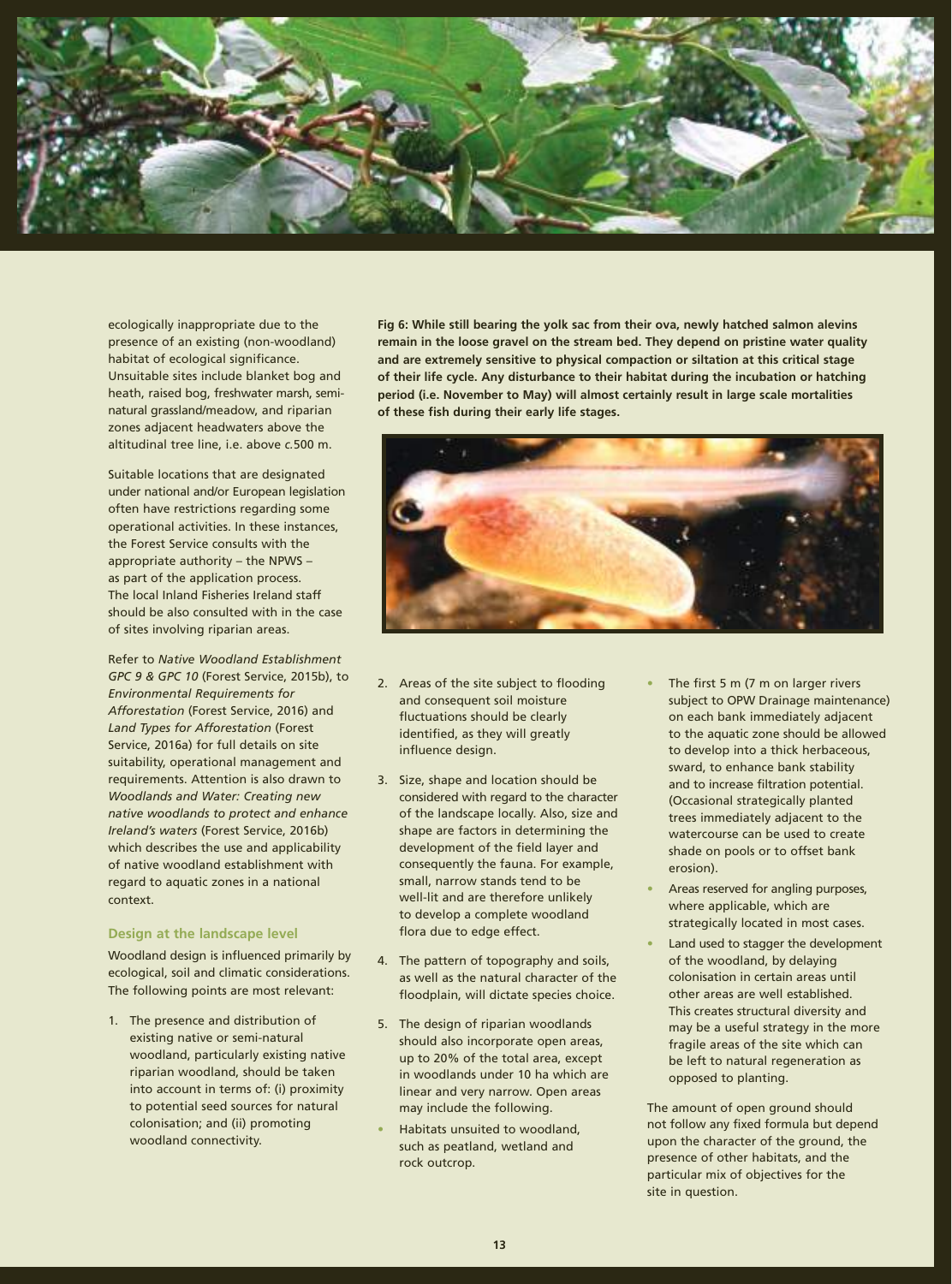

**Fig. 6: A native woodland established in 2003 under NWS Element 2 at Ballyvary, Co. Mayo. Planting in the foreground complements the existing naturally-regenerated native woodland in the background and on the right bank. The left bank is unplanted to a distance of** *c.***5 m back from the river, to allow for access and the development of a herbaceous sward.**



#### **Use/feasibility of colonisation through natural regeneration**

In the establishment of new riparian native woodlands (and the restocking of former conifer forest with native riparian woodland), colonisation through natural regeneration from nearby seed sources is ecologically preferable to planting, as it results in a more natural matching of trees and shrubs to local conditions and consequently, a more irregular structure and higher degree of naturalness. Natural colonisation is also more likely to conserve local genetic distinctiveness and diversity than planting. The main factors to consider are as follows:

**•** Where vigorous natural regeneration is likely due to the proximity to nearby seed sources, the process of establishment is often much simpler compared to planting with nursery stock. In practice, however, whether or not natural regeneration will actually occur to a sufficient degree requires careful judgement. Furthermore, seed trees may not be present nearby for each and every species required for

the site. Therefore, supplementary planting is necessary, for at least some species. (Note: Natural regeneration is encouraged under the NWS, however due to its unpredictability it cannot be included in the species mix to achieve the required stocking density under *Native Woodland Establishment GPC 9 & GPC 10* (Forest Service, 2015b)

- **•** Where wood production is also an objective or where a greater diversity of trees and shrubs is required, a balance must be struck between natural colonisation and planting.
- **•** As set out in *Native Woodland Establishment GPC9 & GPC10* (Forest Service, 2015b), natural regeneration should be encouraged in addition to planting. Such areas should be focused in parts of the site where natural regeneration is most likely to occur, such as along hedgerows and adjacent to old woodland or scrub.
- **•** Preparatory operations such as scarification especially facilitates wind blown (e.g. birch, willow and

ash) and bird/animal (e.g. rowan, sessile oak, guelder rose and holly) dispersed seeds.

- **•** Depending on soil and other site factors, some species lend themselves to prolific natural colonisation in riparian areas. For example, alder and willow may colonise riparian zones if there is a seed source upstream. Seed from these species that falls into the aquatic zone is carried downstream and deposited along the banks during flood events. Other species such as aspen *(Populus tremula)* may colonise vigorously via suckers.
- **•** Where natural colonisation is dominated by a particular species, intervention will be needed to ensure that a reasonable balance of native species is represented and/or that negative impacts are avoided. For example, natural regeneration of predominantly alder along narrow streams may result in tunnelling if it is not intermittently coppiced and/or interspersed with other suitable native trees and shrubs.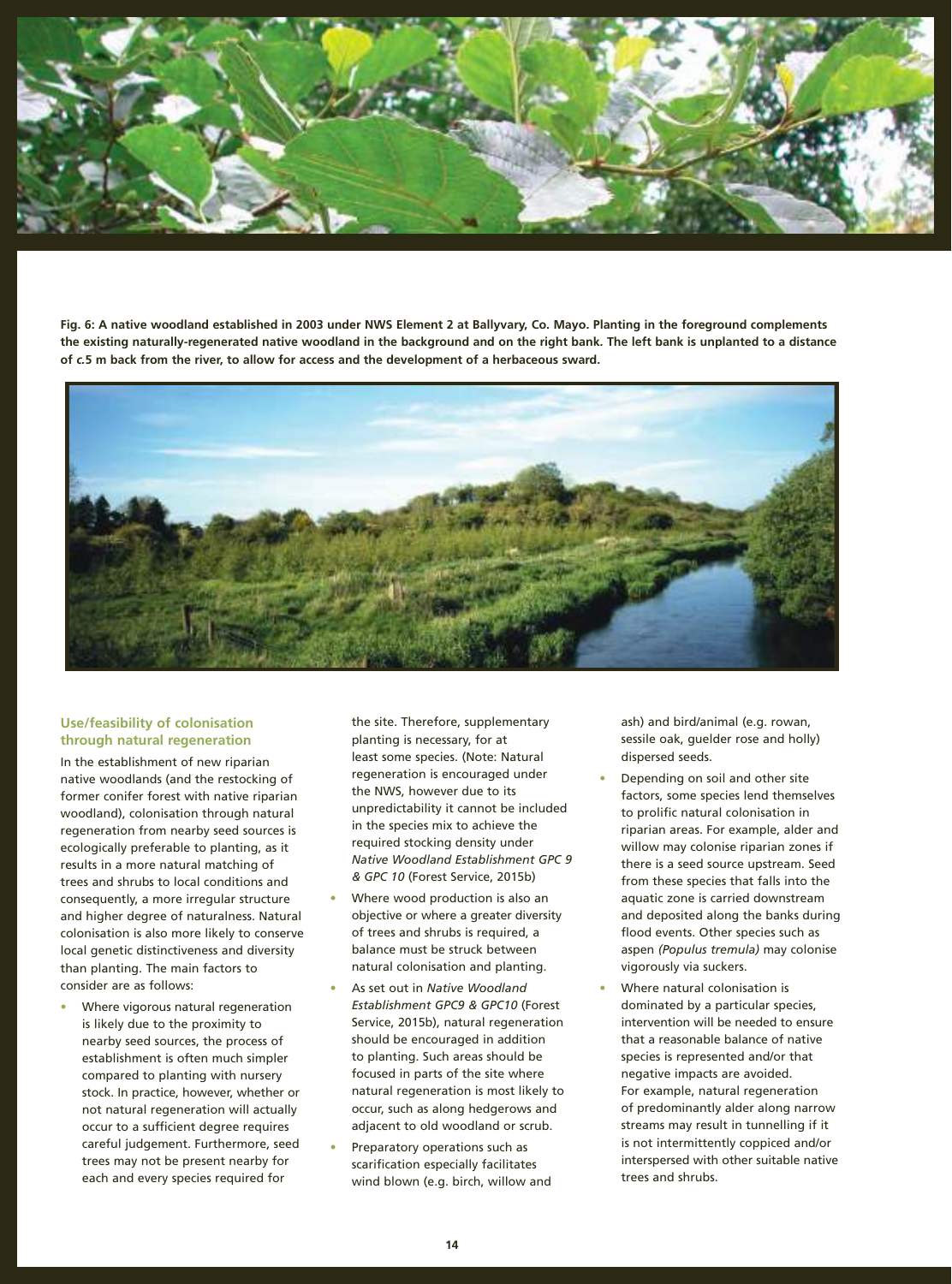

#### **Species choice for planting**

As set out in *Native Woodland Establishment GPC9 & GPC10* (Forest Service, 2015b), all species proposed for planting under the NWS must be acceptable under the scheme and representative of the native woodland type (or types) identified as being the most appropriate for promotion on the site. A native woodland application may contain a number of native woodland types on the same site. In particular, riparian woodland often grades into a non-riparian woodland types with increasing distance from the aquatic zone. Each woodland type is treated differently with respect to management prescription. All species selected for planting should reflect the appropriate native woodland type for the area in question. However, it should be emphasised that during the establishment phase it is not possible to achieve the entire species assemblage and attributes associated with long-established riparian woodlands (see pages 6 to 8).

The following recommendations are based on the natural distribution of native trees and shrubs on different soils in Ireland (Cross, 2005; Fossitt, 2000) (see also Native Woodland Types in Riparian Zones above).

**•** Planting the maximum number of native species does not maximise biodiversity. Each woodland type is restricted in the number of native trees and shrubs it can support by factors such as soil type, soil moisture, altitude, etc. Planting the full range of native trees and shrubs will result in establishment failure and mortality, with suitable species out-competing unsuitable species. Therefore, matching suitable species within their biogeographical range is of far greater ecological value, even if the number of species planted is low.

- **•** As set out in *Native Woodland Establishment GPC9 & GPC10* (Forest Service, 2015b), all planting material used under the NWS must be: (i) derived from suitable seed sources (and cuttings - willow only) from within Ireland; and (ii) fully traceable from seed/cuttings collection to the planting site. Further restrictions may also apply in relation to designated areas and the NPWS should be consulted. These measures are vital in order to conserve and promote Ireland's genetic biodiversity.
- **•** Other considerations may apply, which may favour the increased use of one particular species over another. For example, willow (cuttings) might be prescribed at key areas to promote riverbank stability, or to avoid excessive shading in salmonid nursery streams.
	- **•** The principal tree and shrub species to be used in riparian woodlands are common alder, willow, birch, ash, sessile oak (along upland streams) and pedunculate oak (on base-rich lowland soils). Some trees, such as alder and willow, are particularly well adapted to the riparian habitat as they tolerate frequent immersion. Others, such as oak, downy birch and ash, can also survive temporary flooding. Where ecologically appropriate, minor species may include wild cherry *(Prunus avium)*, aspen, hazel, holly, rowan, elder, yew, hawthorn, blackthorn, guelder rose, spindle and purging buckthorn. These should generally be positioned toward the outer edge of the riparian zone.

Care should be taken not to allow certain species to proliferate too vigorously, particularly aspen and alder which can form large pure clumps in a relatively short time.

#### **Planting patterns**

Planting patterns should endeavour to mimic freely developing native woodland, as this provides for a considerable variation in horizontal and vertical structure (in the layering of the canopy and understorey, i.e. **stand structure**), and species composition. A key component in planting pattern design should be the nature and size of the water body adjacent to the riparian zone. The pattern should aim to achieve optimal penetration of light to the water body so that aquatic biodiversity is optimised. A robust but varied pattern is best, one which gives each species a good chance of contributing to the mature woodland structure in the right places and without relying heavily upon future stand management (Appendix 1). A combination of planted clumps and open areas should be used. This is best achieved by creating an irregular mix of five vegetation structural habitats: open ground, occasional large trees, trees with open glades, scrub thicket and closed woodland canopy. The distribution and management of the taller vegetation elements should reflect stream orientation and provide sufficient light to allow the development of a largely continuous cover of ground vegetation along the margins of the aquatic channel. In narrow streams and rivers, maintain about half the length of a stream open to sunlight, with the rest under dappled shade (Broadmeadow & Nisbet, 2002; Forestry Commission, 2003). Equally, the design should also facilitate flood control, where applicable. Strategically planted woodland achieves this by slowing the flow and by intercepting floodwaters from inundated land adjacent to the channel as the flood waters recede (World Wildlife Fund, 2007a, 2007b).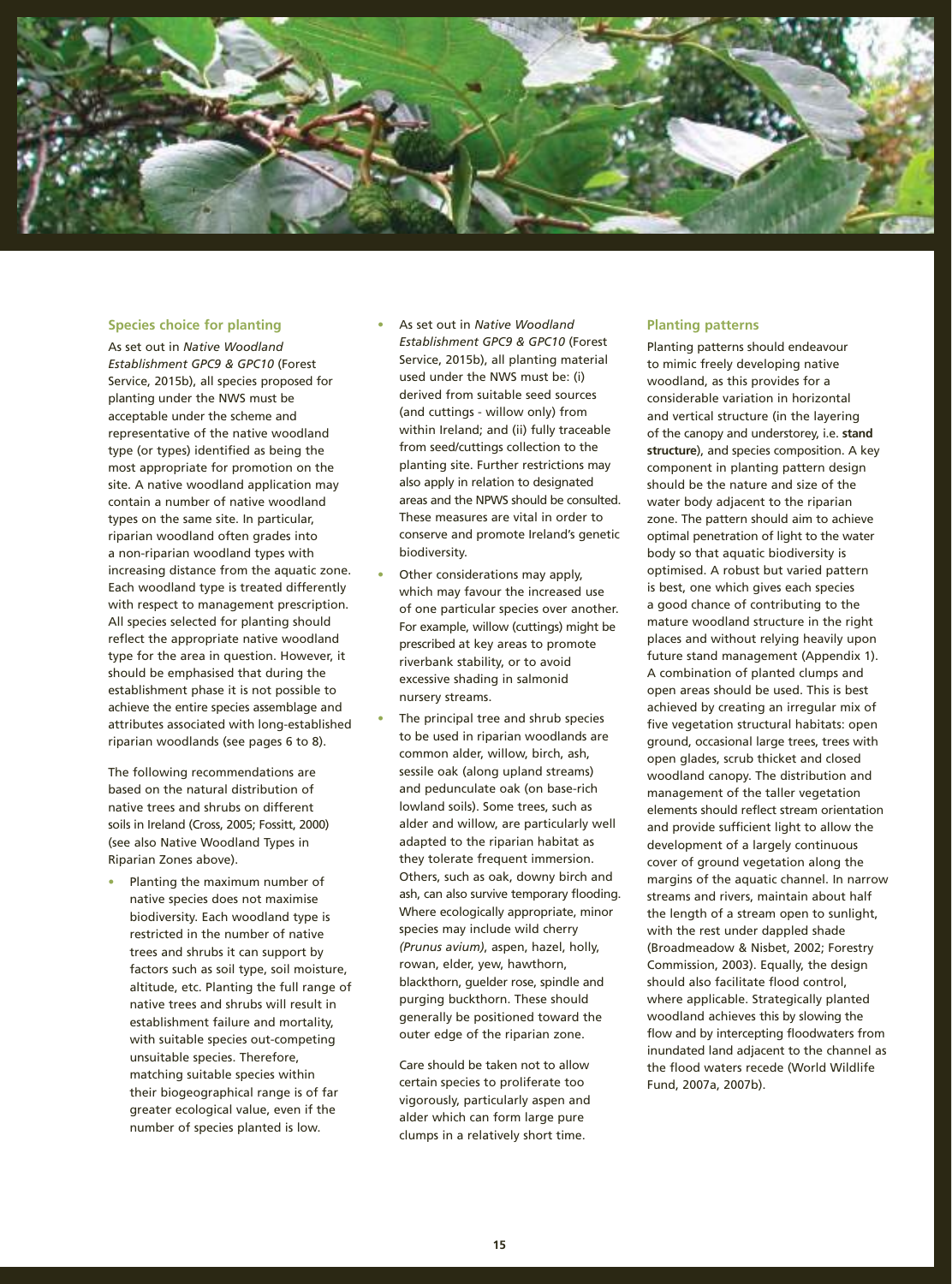

Where thinning is not part of future management operations, intimate mixtures using numerous species within clumps should not be used, as the slower growing species will be eliminated. It is far better to use two or three well-matched tree species planted separately. Intimate mixtures of trees and shrubs can, however, be used to good effect to soften/grade woodland edges.

#### **Size/type of adjacent waterbody**

The nature of the adjacent water body will influence the design of new riparian woodlands, i.e. a lake or a river. In small upland streams, which are often important nursery areas for salmonids, it is important not to encourage excessive shading and tunnelling through dense planting. A monoculture of alders, a common feature on many drained channels in Ireland, can have a particularly heavy shading effect (O'Grady, 2006). Where stream widths are less than 5 m, consideration should be given to planting at a low density and only on one bank and/or to use willow, mountain ash or common ash, which produces a lighter canopy.

#### **The orientation of the channel**

The orientation of the watercourse channel is important as the shade cast during the day is determined by aspect. Wooded channels with an east-west orientation will allow light to reach the stream/river bed for a considerable portion of the day. In lowland river channels greater than 10 m in width and with an east-west orientation, consider establishing woodland on both banks. In contrast, those with a north-south orientation will have a very restricted light regime, unless the stream is of sufficient width to counter shading effects. In this case, it is more appropriate to establish trees on one bank. Alternatively, if both banks are planted, a varied species assemblage reflective of the most appropriate native riparian woodland type identified for the site should be used. This will result in a canopy of trees

with different profiles and heights, which will usually allow sufficient incident light to reach the bed and banks of the channel, thereby preventing a tunnelling problem (O'Grady, 2006). The inclusion of the required ABZ, which is largely open in nature, will further guarantee against tunnelling, at least in the short to medium term. A maintenance programme that includes stumping back and heavy pruning implemented at regular intervals (i.e. approximately once every decade) will be necessary.

#### **Ground preparation and drainage**

Most of the following section is derived from *Native Woodland Establishment GPC9 & GPC10* (Forest Service, 2015b), the *Environmental Requirements for Afforestation* (Forest Service, 2016) and various UK publications and guides (Forestry Commission, 2003; Broadmeadow & Nisbet, 2002; Parrott & MacKenzie, 2000). Detailed site planning is vital, outlining the ecological priorities, site constraints and specific work practices. This should be developed after consultation with the local Inland Fisheries Ireland staff (and NPWS local staff if the site is within, adjacent to, or upstream of a designated site, i.e. SPA, NHA & SAC). In aquatic zones subject to arterial drainage, consultation with the Environment Section, Engineering Services, Office of Public Works, is necessary, especially to allow access along channels for drainage maintenance and where the proposed measures will significantly affect the drainage of the site, i.e. drain blocking. In addition, useful guidelines on ecological assessments for Natura 2000 sites subject to arterial drainage are available (Office of Public Works, 2007).

**•** Ground preparation should not be carried out within the ABZ, as stipulated in the *Environmental Requirements for Afforestation*  (Forest Service, 2016).

- **•** Mechanical drainage should never be used in riparian woodland, especially where the primary objective is nature conservation. Where cultivation is proposed, limit to light scarification or scrap mounding, avoiding the wetter areas of the site altogether.
- **•** The drainage system on restoration sites should be redesigned where practicable to allow drains to terminate before reaching the outside edge of the ABZ. Ideally, all drainage channels should taper out before entering the riparian woodland. This maximises the diffusion of sediment loads, as water gently fans out over the woodland floor before entering the aquatic zone. Slowing surface run-off will promote infiltration of the water into the soil. Sediment is also filtered out from the flow by ground vegetation and the shrub layer within the ABZ.
- **•** In existing native riparian woodlands, drains conveying water from elsewhere in the catchment should not be blocked or interfered with. However drains originating from within the woodland may be modified, subject to consultation with the relevant parties and approval. For example, straw bales pinned in place with heavy willow cuttings can be used to block drains and to slow water flows.
- **•** Where adjacent conifer plantations terminate at the riparian zone, the creation of some large and numerous small sediment traps at the end of drainage channels within the conifer plantation on even ground is desirable. This should be done during the establishment phase, and ensure they are *not* located in the ABZ. Sediment traps should have no direct outflow into the aquatic zone and should be accessible to machines where excess sediment needs to be removed (Forest Service, 2003 & 2016). Where slopes are too steep to allow installation of proper sediment traps in the adjacent conifer plantation, small traps such as straw bales should be used.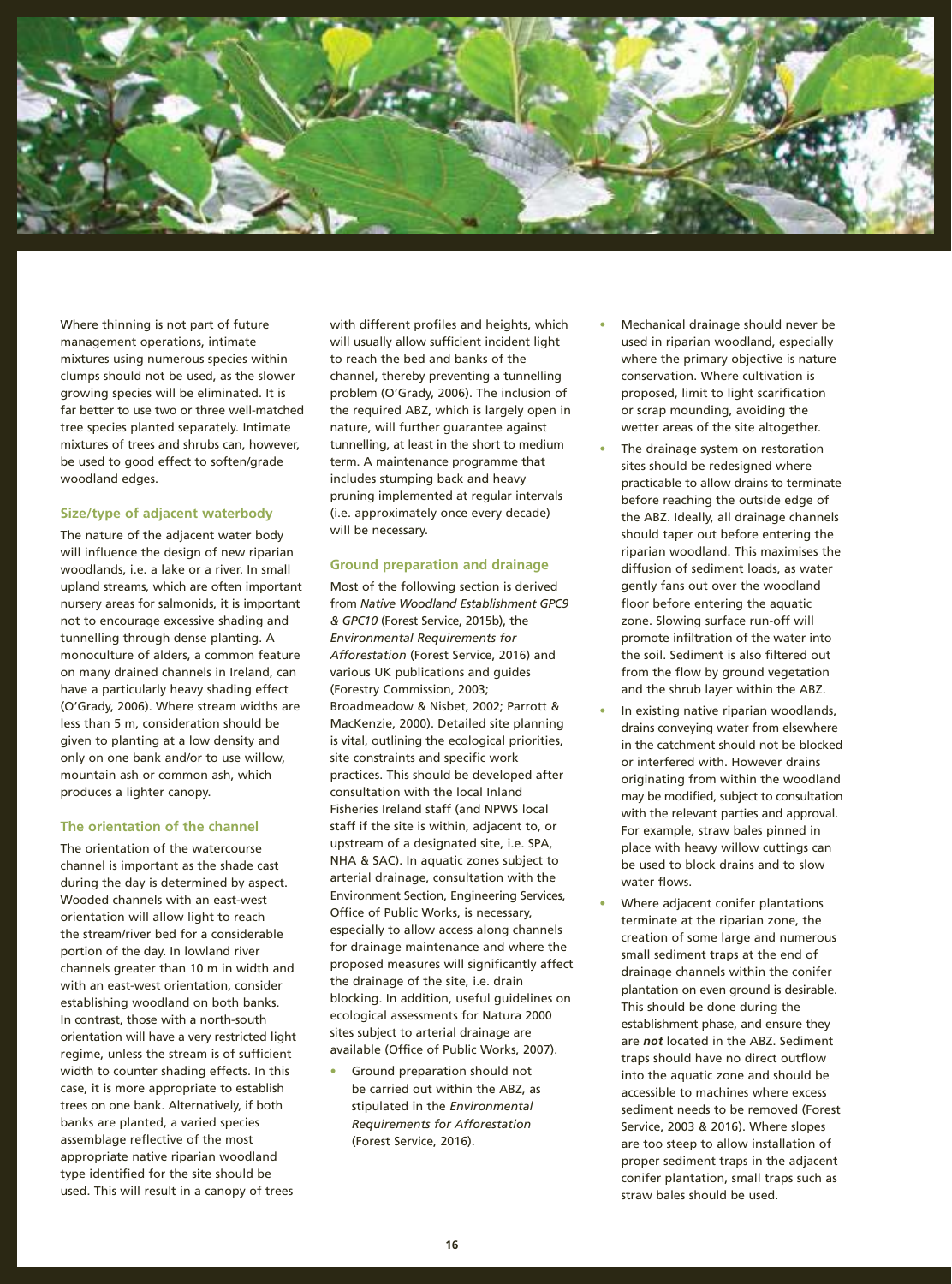

**•** Even though the restoration of riparian woodland usually enhances the landscape, some operations (such as conifer clearfelling and fencing) may be visually intrusive and careful landscape design and planning is required. In addition, archaeological monuments and sites may also be present, including those more closely related to water (e.g. bridges, mill races, weirs, etc.). These should be protected during all operations. At all times, adhere to relevant Forest Service guidelines vis-à-vis landscape and archaeology.

#### **Planting and maintenance**

- **•** Ultimately the objective is to achieve 20% canopy cover within the ABZ, using strategically positioned groups of trees. planted at a density of 3,300 trees/ha (2 m x 1.5 m). Outside the ABZ ca. 80% of the area (excluding the open space allowance) should be also planted at a density of 3,300 trees/ha.
- **•** Do not carry out ground preparation within the ABZ; pit planting is the norm except in very wet areas where inverted mounding may be carried out. Outside the ABZ scrap mounding is preferred as it increases the depth of available topsoil without inverting subsoil which is often less suitable for tree growth. Slit and notch planting are typical planting methods used on mounds.
- **•** On very difficult upland riparian sites, consider planting in small groups (up to 0.5 ha). Depending on the costs, these may be fenced off and/or protected using individual tree guards (lower density planting may facilitate the latter option).
- **•** Fertiliser application is generally avoided under the NWS; the focus instead is on selecting the most appropriate native species which is dependent on the site fertility and conditions. However, situations may arise where some level of fertiliser – applied by hand at planting – is deemed appropriate. For example, fertiliser application may be beneficial in developing protective native woodland on conifer conversion sites adjacent to upland rivers and streams, where soils may be very acid and infertile. However, in all cases, fertilisers should not be applied within the ABZ – see *Environmental Requirements for Afforestation* (Forest Service, 2016).
- **•** Do not apply chemicals in the ABZ with the possible exception of the treatment of exotics, subject to the approval from the relevant bodies. The on-site use of chemicals outside the ABZ should be kept to a minimum and should not be applied if heavy rainfall is forecast or during high winds – see *Environmental Requirements for Afforestation* (Forest Service, 2016). Chemical usage should be primarily restricted to spot application of appropriate herbicides to control competing ground vegetation during the first few years of growth, and the treatment of exotic invasive species, i.e. Japanese knotweed, rhododendron, etc. If treating exotics within the ABZ, do not include a surfactant in the solution, as this is extremely toxic to instream fauna, i.e. use 'Roundup Biactive' or similar.
- **•** In conifer conversion sites where large pine weevil *(Hylobius abietis)* is a recurring problem, consider leaving the site unplanted (i.e. fallow) for 4 years prior to replanting with native broadleaves; this allows the weevil population to decline as the remains of the conifer crop (lop and top, etc.) breaks down. Otherwise, use scrap mounds and large broadleaf transplants

(2 + 2 years or older) to reduce the incidence of girdling/ring barking. Plants may be dipped with cypermethrin prior to planting. If subsequent treatments are required, this must be carried out using a hand-held applicator, but *not* within the ABZ.

- **•** On fallowed sites, spot application of glyphosate (*without* a surfactant, i.e. use 'Roundup Biactive' or similar) to control vegetation soon after planting is recommended in year I and subsequent years, if necessary. Subsequent cleaning of ground vegetation within the ABZ during the establishment phase must be carried out manually.
- **•** In sites isolated from suitable woodland seed sources, the introduction of suitable ground flora species should be considered once canopy closes.
- **•** Access paths for angling and recreation should be maintained, where applicable.
- **•** Excessive shading from developing cover in the ABZ should be prevented, particularly in fishery nursery areas. This can be achieved by coppicing, thinning and/or high pruning. Care should be taken not to interfere with nesting birds and animal refuges (e.g. otter holts) during maintenance.
- **•** In the aquatic zone, leave *existing* large woody debris dams in place, unless they become infilled with sediment and brash and form a barrier to fish migration (Forestry Commission, 2003).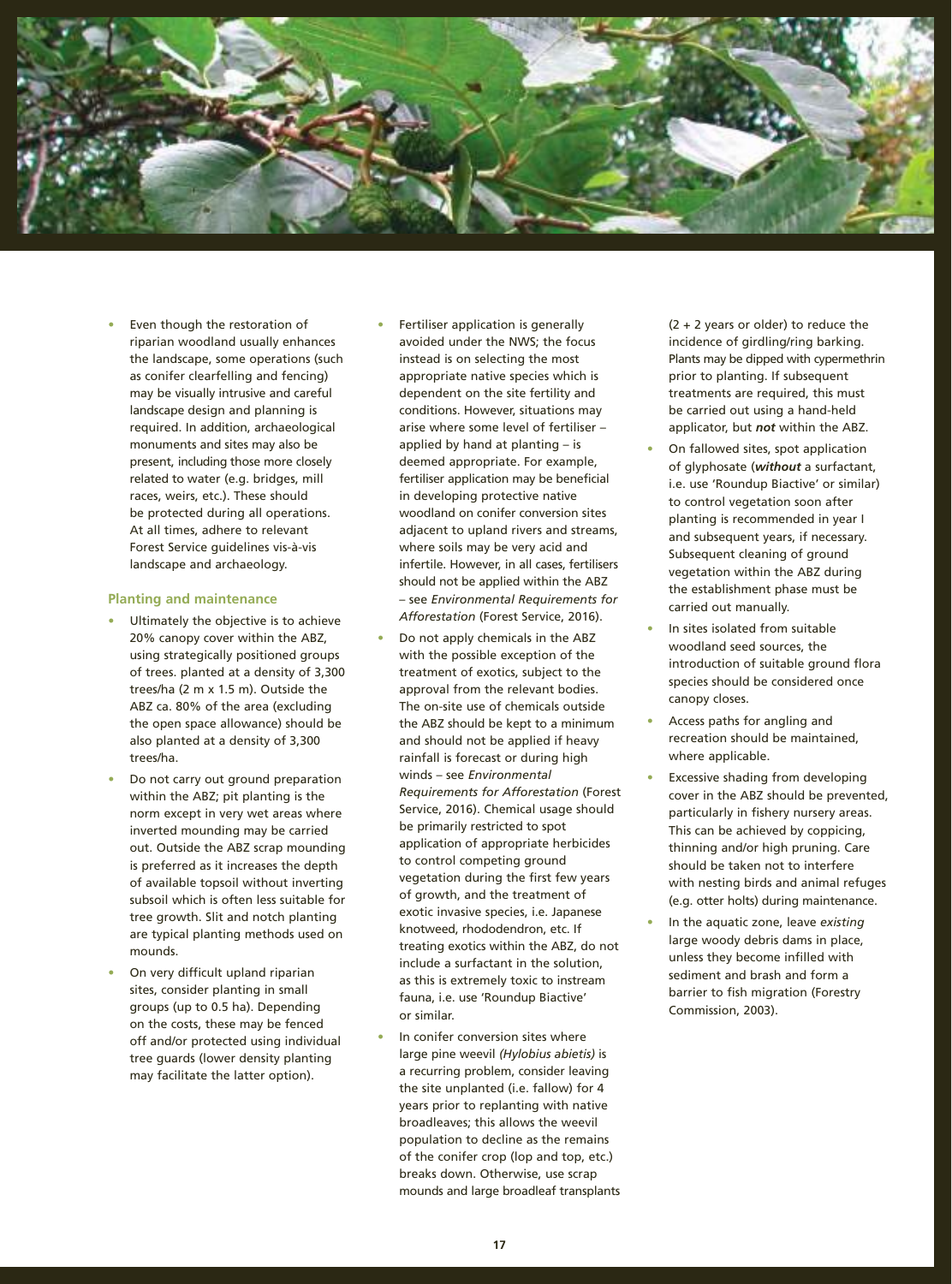

**Fig. 7: A well-designed hinged water barrier straddling an upland stream, which prevents deer and livestock access while allowing debris to pass through.**



#### **Fencing**

Fencing native riparian woodlands requires particular care and attention in both planning and execution. Fence height will depend on the browsing species present, such as deer, sheep and other livestock. Netting may be used to exclude rabbits and hares. Tree guards may also be appropriate especially if planting into existing woodlands, or where small areas are being planted. The line of the fence and materials to be used are also critical factors to get right – see *Forestry Standards and Procedures Manual* (Forest Service, 2015) for requirements and specifications under the NWS. Well-designed and erected fences will reduce long-term maintenance costs. The following should be considered (after Parrott & MacKenzie, 2000);

- **•** the behaviour of the watercourse at all levels of flow, especially in full spate;
- **•** the need to maintain access for livestock and people; and
- **•** access for future management, especially where excessive vegetation growth may lead to tunnelling.

In most cases it will be possible to hold most of the fencing back above the height of even the most extreme flood. However, this may not be possible in all cases, depending on ownership and boundaries. Fences should not be placed too close to riverbanks as flood debris may severely damage fence lines. Where fences are subject to flood events, they should be designed so that they restrict the flow of water in a flood as little as possible. Therefore:

- **•** set fence lines at least 5 m back from the aquatic channel;
- **•** where the fence is prone to flood damage, use line-wires rather than netting, to reduce the amount of debris snagging on fences; and
- **•** angle the fence away from the channel, to enable it to shed debris downstream rather than trapping it.

Where it is impossible to avoid placing fences across the direction of the water flow, the following applies:

- **•** Take particular care to firmly fix key strainers and posts, bracing these with stays as necessary.
- **•** Separate the fence into more and less vulnerable sections, using two strainers 'back-to-back. This avoids losing tension along long stretches of fencing, should one section fail.
- **•** Intentionally build in weak links which will give way under moderate pressure, preventing excessive strain on posts and strainers. The 'sacrificial' sections should be designed to minimise the cost of reinstating the fence after the flood has subsided. For example, downstream sections may be less securely fastened so that if the fence is breached, re-tacking can be done rather than replacement with a new fence.

If necessary, consider the use of water gates (Fig. 7) and fenced off drinking areas to prevent livestock from getting around fences at low water. In addition, stiles, kissing gates, and badger gates may be desirable in some locations.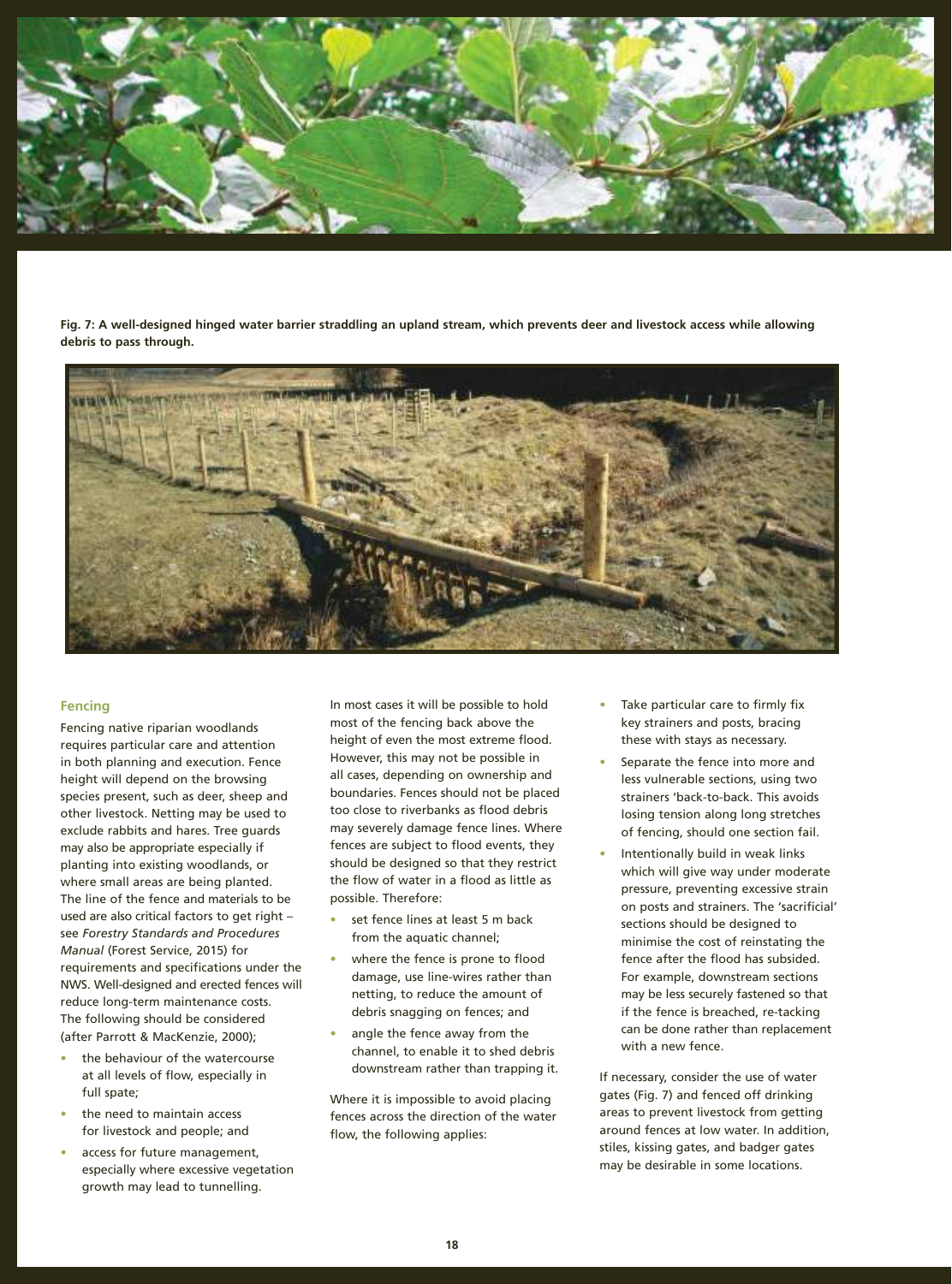

#### **Managing exotic species**

Non-native and naturalised species are generally undesirable in existing and newly established native riparian woodlands. Some can be particularly invasive on particular sites, especially sycamore, Himalayan knotweed *(Polygonum polystachum)*, Japanese knotweed, Himalayan balsam *(Impatiens glandulifera)*, Giant hogweed *(Heracleum mantegazzianum)*, laurel, beech *(Fagus sylvatica)* and rhododendron. Further details on the control of rhododendron and laurel are set out in the NWS Information Note No. 3: *The Control of Rhododendron in Native Woodlands*  (Woodlands of Ireland, 2007c). Some sites may be subject to naturally regenerating conifers originating from plantations located close to the aquatic zone. These include Sitka spruce *(Picea sitchensis)*, Norway spruce *(P. abies)* and Lodgepole pine *(Pinus contorta)*.

Generally, the priority placed on removing these species should be determined on a site-by-site basis, depending on:

- **•** the degree of dominance and likelihood of invasion, i.e. whether they pose a serious threat to the native flora; and
- **•** the proximity of the species to freshwater. In this case, control measures involving herbicide use need to be carefully applied, i.e. glyphosate *without* the surfactant 'Mixture B'. In addition, it may not be appropriate to uproot, for example, entire rhododendron bushes that are rooted in the bank immediately adjacent to and overhanging the aquatic zone, as this may result in siltation and bank destabilisation locally.

On sites involving the conversion (under Element 1 of the NWS) of conifer forest to native riparian woodland, invasive species should be removed before or during conifer removal, to reduce the incidence of regeneration on the freshly cleared, disturbed soil. On such sites, occasional spruce or pine that appears naturally among the establishing native riparian species can play a role as a nurse crop. However, they should be removed between years 10 and 15 to ensure that they do not dominate and proliferate further.

On all sites, invasives such as rhododendron, laurel and Japanese knotweed should be eradicated or maintained under control. Ideally, this operation should be carried out before these species overwhelm the native flora and natural regeneration, and before they begin to cause bank erosion. Control can be achieved through stump cutting and respray, physical uprooting, ring-barking and stem injecting with herbicide. In all cases, extreme care should be taken so as not to compromise adjacent freshwater or ground flora (Woodlands of Ireland, 2007c; Environmental Agency, 1996; Forest Service, 2000a). The actual method used will depend on the species present, site terrain and accessibility, ecological sensitivity, and local public concerns. It is important to ensure that invasive species rooted in the banks of the watercourse are cut and subsequently killed. This may entail treatment from within the aquatic zone or, in the case of steep gullies, by using ropes and harnesses. In all cases, sources of infestation upstream that may colonise treated areas downstream should also be removed.

Non-native tree species (e.g. Sitka spruce, beech, sycamore) can be eliminated by ring-barking or felling-to-waste, particularly on very wet areas where extraction would create excessive site damage. This approach will also provide deadwood and useful niches for certain species of fauna. Possible future health and safety implications should be fully considered before deciding to ring-bark, as the operation may result in significant quantities of overhead deadwood. Where pursued, bear in mind that excessive felling-to-waste will hinder access across the site (e.g. for subsequent planting and vegetation management), and creates the potential for both small and large woody debris entering the ABZ and aquatic zone. Also, most broadleaved species will regrow vigorously from the cut stumps. Therefore, cut stumps should be painted with an appropriate herbicide, and any regrowth should be treated after a year or two of growth.

If present, veteran specimens of non-natives may be retained, as they provide a rich habitat for a wide range of flora and faunal species (e.g. lichens, hole-nesting birds, etc.). Many also have a significant historical, cultural or landscape value. However, any natural regeneration arising from these trees should be controlled, particularly where site conditions are conducive to their establishment. This is particularly important in the case of sycamore and beech.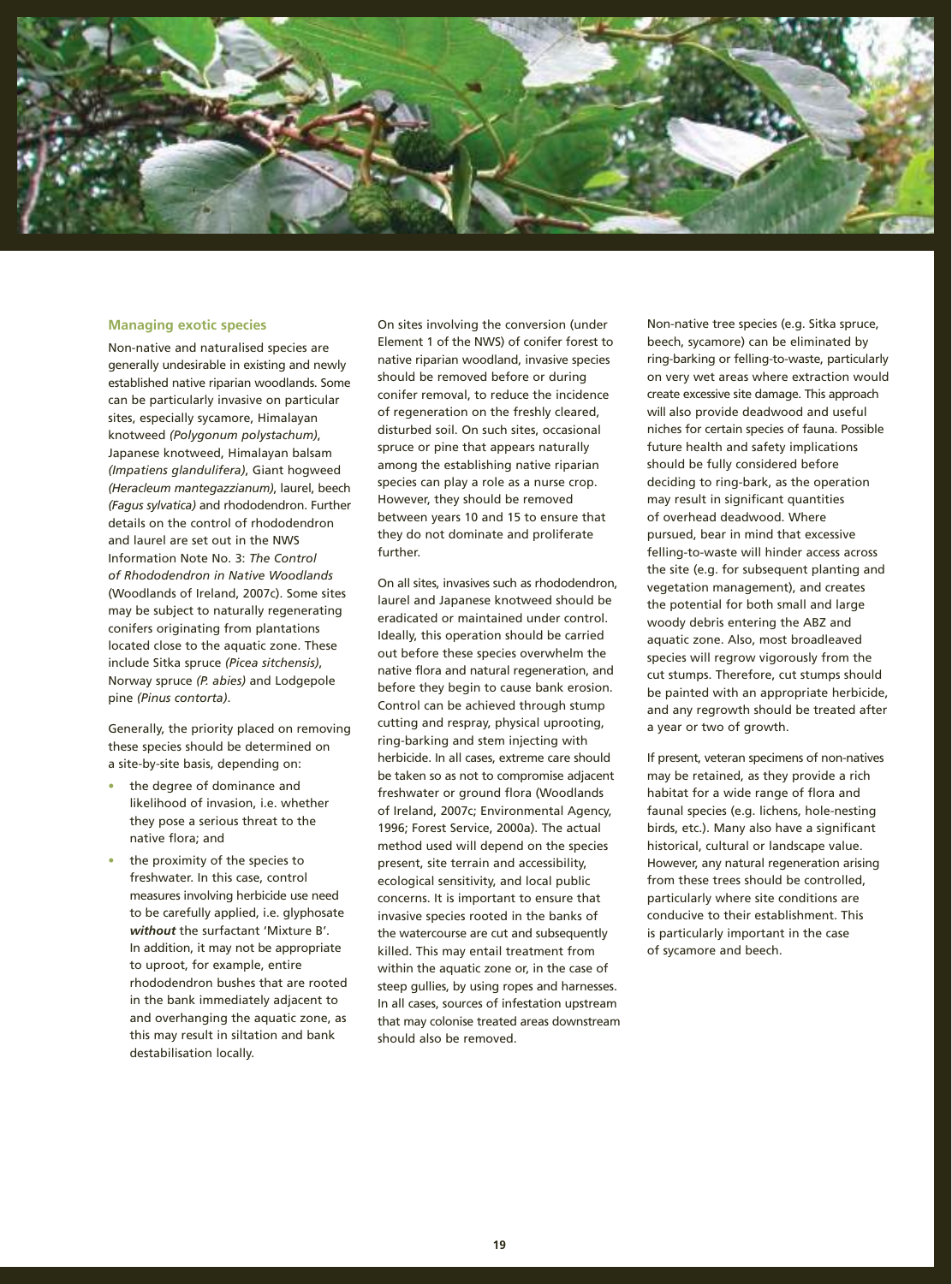

# SUMMARY

Riparian zones occur where terrestrial and aquatic ecosystems overlap. As such, their appropriate management and extension can have major beneficial impacts far beyond their immediate locality. The NWS provides an opportunity to restore, manage and create new native riparian woodland in riparian zones.

In summary, the key factors are as follows:

- **•** In this context, the riparian zone includes land adjacent to rivers, streams, lakes and wetlands.
- **•** On restoration sites and new establishment sites, the primary focus within the ABZ is on the creation of an open habitat with approximately 20% tree cover, developed in the form of strategically positioned groups of trees. This area is managed primarily with aquatic zone protection in mind.
- **•** Outside the ABZ but still within the riparian zone, native riparian woodlands can be managed for conservation in conjunction (where appropriate) with wood production. The aim is to produce moderate volumes of high quality wood using continuous cover forestry principles.
- **•** All operations concerning the establishment and management of riparian woodlands must be applied sensitively, with due regard to the aquatic zone and the often inherent wet/saturated soil conditions.

With careful design and with sensitive establishment, management and maintenance techniques, it is possible to significantly increase Ireland's riparian woodland resource, with consequent benefits for woodland and aquatic biodiversity, and water quality.

# ACKNOWLEDGEMENTS

Woodlands of Ireland would like to thank the following for the contributions made toward realising this information note: the authors, for their dedication, time and patience; Mike Donaghy, World Wildlife Fund, Ronald Campbell, Tweed Foundation and Iain Malcolm, Fisheries Research Services, Pitlochry, for hosting a fact-finding tour in Scotland in April, 2007; the Marine Institute, Newport, Co. Mayo, and its staff, especially Russell Poole and Liz Ryder, for hosting a seminar on the topic in November, 2007; Marius Urwin, Forestry Commission, Wales, for his contribution and experience during the seminar held at the Marine Institute; Huw Denman, SelectFor Ltd., Wales, Edward Farrell, UCD and Orla Fahy, Forest Service for comments. Finally, to all the relevant organisations who provided input in various ways, i.e. Forest Service, Marine Institute, Inland Fisheries Ireland, National Parks and Wildlife Service, Environmental Protection Agency, Coillte, Bord na Móna, Sylviron Ltd., Office of Public Works, Environment Section, Engineering Services.

Images courtesy of the Forest Service and Woodlands of Ireland unless otherwise stated.

Reprinted and updated January, 2017.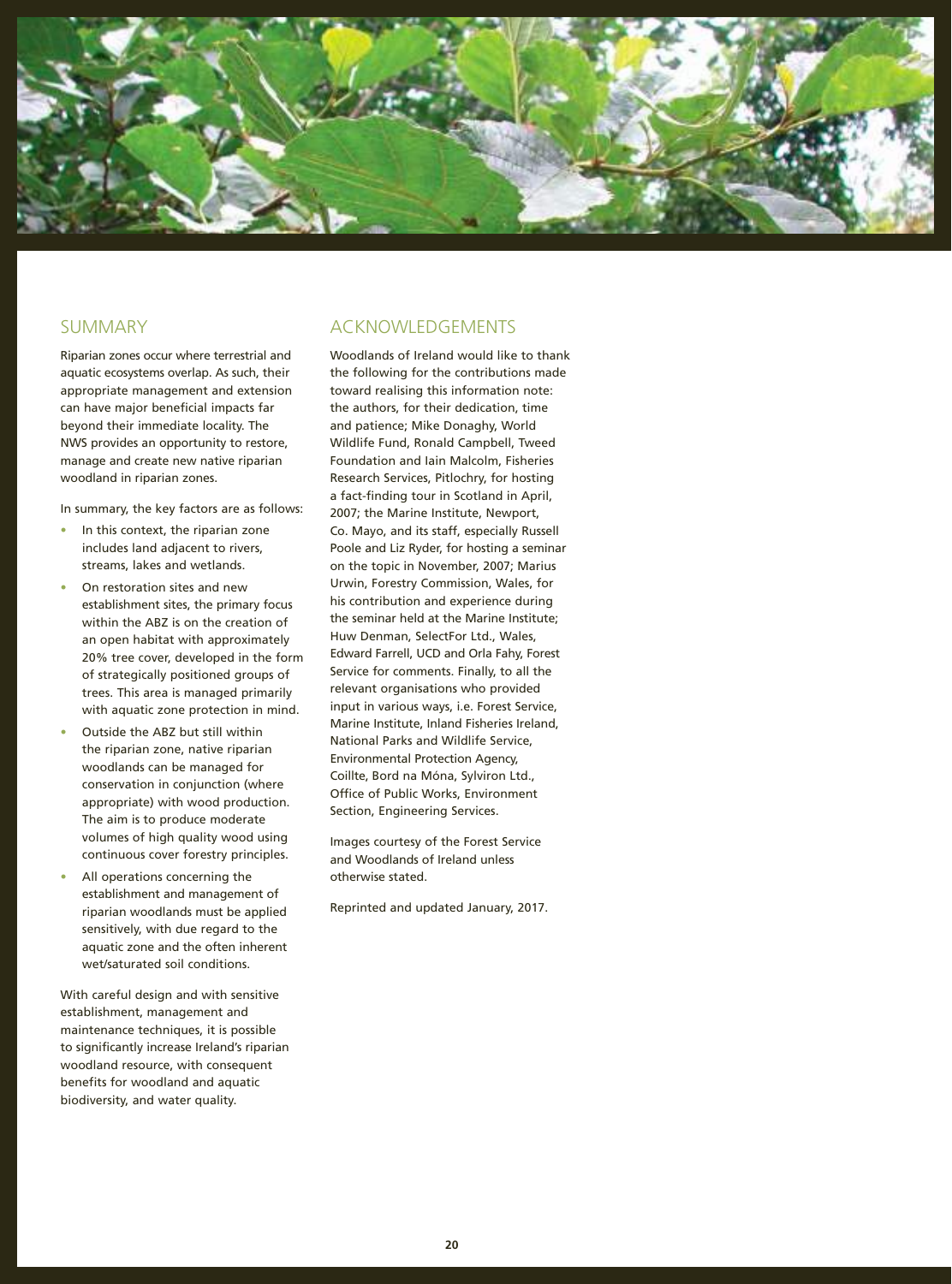

### **REFERENCES**

Allott, N., Reynolds, J.D., Brennan, M., & Cooke D. 1992. Evaluation of the Effects of Forestry on Surface Water Chemistry and Fishery Potential in Ireland. Eolas Contract ER/90/76. Final Report.

Boyle, G.M., Farrell, E.P., Cummins, T. & Nunan, N. 2000. Monitoring of Forest Ecosystems in Ireland. FOREM4&5 projects, Project numbers 9760IR0030 and 9860IR0030. Final Report. Forest Ecosystem Research Group Report number 48. Department of Environmental Resource Management, University College Dublin. 186 pp.

Broadmeadow, S. & Nisbet, T. 2002. The Effect of Riparian Forest Management on the Freshwater Environment. Forest Research. Sniffer, UK.

Collier, M. & Farrell, E.P. 2007. The Environmental Impact of Planting Broadleaved Trees on Acid-sensitive Soils. Literature Review. COFORD, Dublin.

Cross, J.R., Perrin, P. and Little, D.J. 2010. The Classification of Native Woodlands in Ireland and its Application to Native Woodland Management. Native Woodland Information Note No. 6. Woodlands of Ireland, Dublin.

Cross, J.R. 2005. The Potential Natural Vegetation of Ireland. Proceedings of the Royal Irish Academy, 106B, 65-116.

Cross, J.R. & Kelly, D.L. 2003. Wetland woods. *In:* M.L. Otte (ed.), Wetlands of Ireland, 160-72. University College Dublin Press, Dublin.

Ellenberg, H. 1996. Vegetation Mitteleuropas mit den Alpen. Ulmer, Stuttgart. 981 pp.

Environmental Agency. 1996. Guidance for the Control of Invasive Plants near Watercourses. Environment Agency. EA: Bristol, England.

Environmental Protection Agency. 2006. Environment in Focus. Environmental Indicators for Ireland. pp. 24. Environmental Protection Agency, Johnstown Castle Estate, Co. Wexford.

Environmental Protection Agency. 1996. *In:* L. Stapleton (ed.), State of the Environment in Ireland. Environmental Protection Agency. EPA, Johnstown Castle Estate, Co. Wexford.

McGarrigle, M. & Cleneghan, C. 2004. Agriculture and Forestry, 130-136. *In:* State of Ireland's Environment 2004. Environmental Protection Agency. EPA, Johnstown Castle Estate, Co. Wexford.

Farrell, E.P. 1995. Atmospheric Deposition in Maritime Environments and its Impact on Terrestrial Ecosystems. Water, Air and Soil Pollution. 85: 123-130.

Farrell, E.P., Van Den Beuken, R., Boyle, G.M., Cummins, T. & Aherne, J. 1998. Interception of Seasalt by Coniferous and Broadleaved Woodland in a Maritime Environment in Western Ireland. Chemosphere. 36: 985-987.

Forest Service. 2000a. Forestry and Water Quality Guidelines. Forest Service, Department of Agriculture, Fisheries & Food, Johnstown Castle Estate, Co. Wexford.

Forest Service. 2000b. Forest Harvesting and the Environment Guidelines. Forest Service, Department of Agriculture, Fisheries & Food, Johnstown Castle Estate, Co. Wexford.

Forest Service. 2000c. Code of Best Forest Practice – Ireland. Forest Service, Department of Agriculture, Fisheries & Food, Johnstown Castle Estate, Co. Wexford.

Forest Service. 2008. Forestry and Freshwater Pearl Mussel Requirements: Site Assessment and Mitigation Measures. Forest Service, Department of Agriculture, Fisheries & Food, Johnstown Castle Estate, Co. Wexford.

Forest Service. 2015. Forestry Standards and Procedures Manual. Forest Service, Department of Agriculture, Fisheries & Food, Johnstown Castle Estate, Co. Wexford.

Forest Service. 2015a. Native Woodland Conservation Scheme. Forest Service, Department of Agriculture, Fisheries & Food, Johnstown Castle Estate, Co. Wexford.

Forest Service. 2015b. Native Woodland Establishment GPC9 & GPC10 - Silvicultural Standards. Forest Service, Department of Agriculture, Fisheries & Food, Johnstown Castle Estate, Co. Wexford.

Forest Service, 2016. Environmental Requirements for Afforestation. Forest Service, Department of Agriculture, Fisheries & Food, Johnstown Castle Estate, Co. Wexford.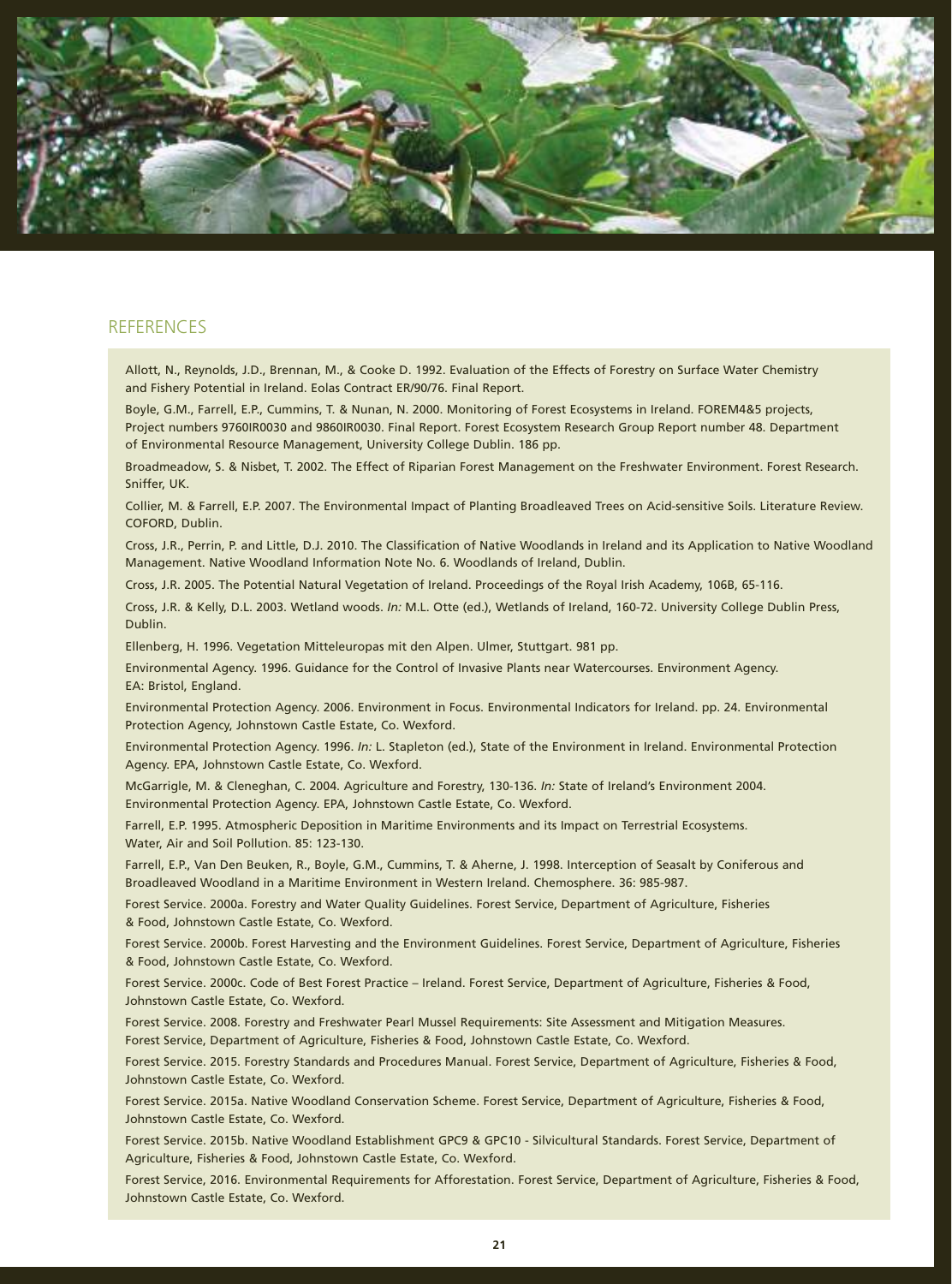

# **REFERENCES**

Forest Service. 2016a. Land Types for Afforestation - Working Document. Forest Service, Department of Agriculture, Fisheries & Food, Johnstown Castle Estate, Co. Wexford.

Forest Service. 2016b. Woodlands for Water: Creating new native woodlands to protect and enhance Ireland's Waters. Discussion paper submitted to the EPA within the context of the 2nd cycle of the Water Framework Directive. Forest Service, Department of Agriculture, Fisheries & Food, Johnstown Castle Estate, Co. Wexford.

Forestry Commission. 2003. Forests and Water Guidelines. Fourth Edition. Forestry Commission, Edinburgh.

Fossitt, J.A. 2000. A Guide to Habitats in Ireland. The Heritage Council, Kilkenny.

Gardiner, M.J. & Radford, T. 1980. Soil Associations of Ireland and their Land Use Potential. A.F.T. Soil Survey Bull. No. 36. A.F.T., Dublin.

Gagkas, Z., Heal, K., Stuart, N. and Nisbet, T.R. 2006. Forest and Water Guidelines: Broadleaf Woodlands and the Protection of Freshwaters in Acid-sensitive Catchments. BHS 9th National Hydrology Symposium, Durham, England.

Heritage Council. 1999. Policy Paper on Forestry and the National Heritage. The Heritage Council, Kilkenny.

Hickie, D. 1997. Evaluation of Environmental Designations in Ireland. The Heritage Council, Kilkenny.

Land and Water Resources Research and Development Corporation. 1998. Rip Rap. Edition 11. Land & Water Australia's River and Riparian Management Newsletter. *http://www.rivers.gov.au/Publications\_and\_Products/Rip\_Rap/11.\_Riparian\_Zones/index.aspx*

Little, D.J. & Cross, J.R. 2005. Realising Quality Wood from Ireland's Native Woodlands. Silvicultural Guidelines for Wood Production in the Context of the Native Woodland Scheme. Woodlands of Ireland, Dublin.

McCracken, E. 1971. Irish Woods since Tudor Times. David & Charles, Newton Abbot.

Mackenzie, N.A. 1996. The Riparian Woodland Ecotone. Scottish Native Woods, Aberfeldy, Scotland.

O'Grady, M.F. 2006. Channels and Challenges. Enhancing Salmonid Rivers. Irish Freshwater Fisheries Ecology and Management Series: Number 4, Central Fisheries Board, Dublin.

Office of Public Works, 2007. Series of Ecological Assessments on Arterial Drainage Maintenance – No. 1. Screening of Natura 2000 Sites for Impacts of Arterial Drainage Maintenance Operations. Environment Section, OPW, Galway. ISBN 1649-9840.

Parrott, J. & MacKenzie, N.A. 2000. Restoring and Managing Riparian Woodlands. Scottish Native Woods, Aberfeldy. Scotland.

Perrin, P.M, Martin, J.R., Barron, S.J., O'Neill, F.H., McNutt, K.E. & Delaney, A.M. 2008. National Survey of Native Woodlands 2003-2008: Volume I: Main report. Report submitted to National Parks & Wildlife Service, Dublin.

Preston, C.D., Pearman, A. and Dines, T.D. 2002. New Atlas of the British and Irish Flora. Oxford University Press.

Rackham, O. 1995. Trees and Woodlands in the British Landscape. Weidenfeld and Nicolson, London.

Rodwell, J.S. & Patterson, G.S. 1994. Creating New Native Woodlands. Forestry Commission Bulletin 112. London. HMSO.

The People's Millennium Forests Project. 2000. Our Trees. A Guide to Growing Ireland's Native Trees in Celebration of a New Millennium. The People's Millennium Forests Project, Coillte. Newtownmountkennedy, Co. Wicklow.

Woodlands of Ireland. 2007a. Cartographic and Historical Sources for Native Woodlands. Native Woodland Scheme Information Note No. 1. Woodlands of Ireland, Dublin.

Woodlands of Ireland. 2007b. A History of Woodland Management in Ireland: An Overview. Native Woodland Scheme Information Note No. 2. Woodlands of Ireland, Dublin.

Woodlands of Ireland. 2007c. The Control of Rhododendron in Native Woodlands. Native Woodland Scheme Information Note No. 3. Woodlands of Ireland, Dublin.

World Wildlife Fund. 2007a. Flood Planner. A Manual for the Natural Management of River Floods. WWF, Scotland. World Wildlife Fund. 2007b. Slowing the Flow. A Natural Solution to Flooding Problems. WWF, Scotland.